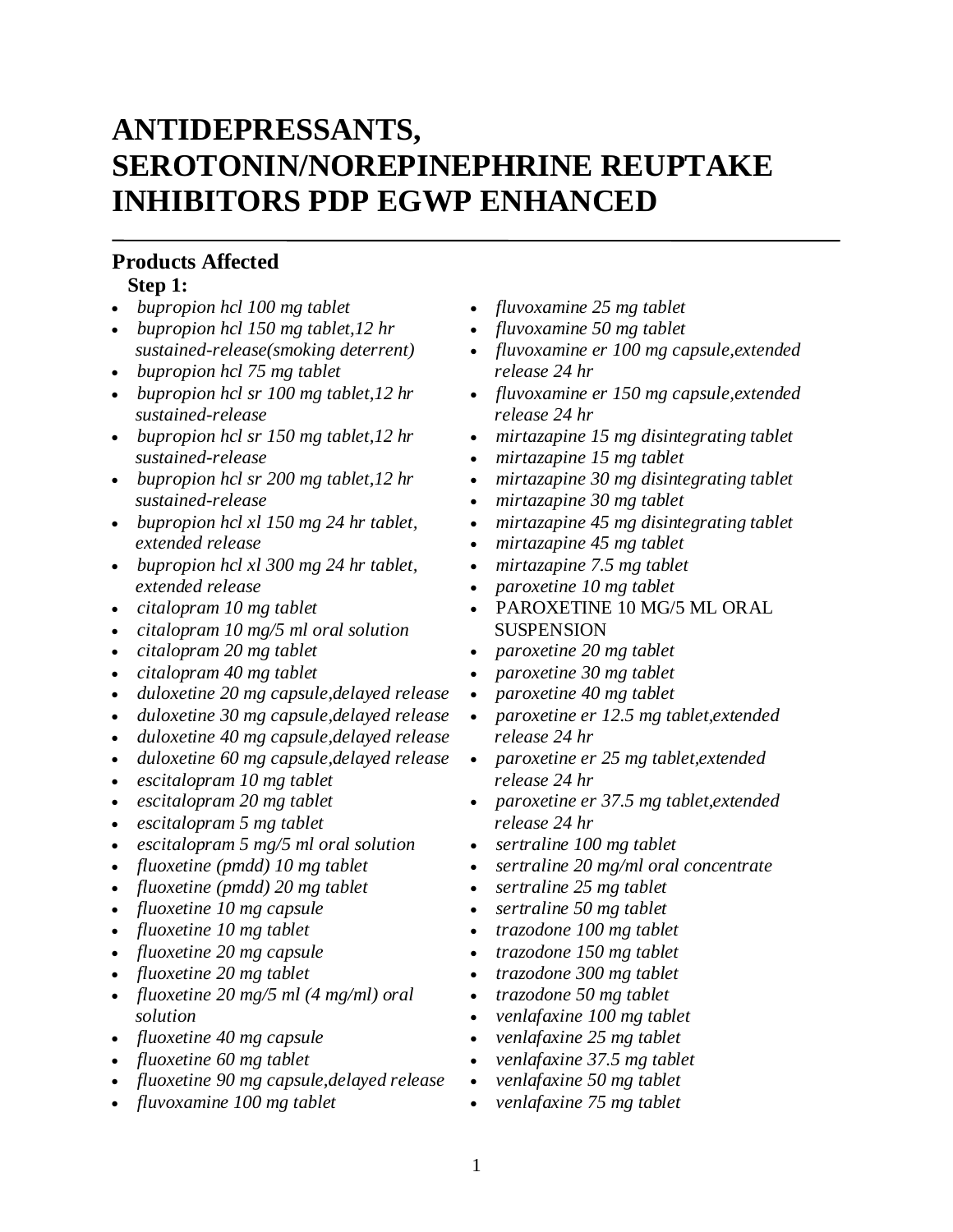- *venlafaxine er 150 mg capsule,extended release 24 hr*
- *venlafaxine er 150 mg tablet,extended release 24 hr*
- *venlafaxine er 225 mg tablet,extended release 24 hr*
- *venlafaxine er 37.5 mg capsule,extended release 24 hr*

**Step 2:**

- FETZIMA 120 MG CAPSULE,EXTENDED RELEASE
- FETZIMA 20 MG (2)-40 MG (26) CAPSULE,EXTENDED RELEASE,24 HR,DOSE PACK
- FETZIMA 20 MG CAPSULE,EXTENDED RELEASE
- *venlafaxine er 37.5 mg tablet,extended release 24 hr*
- *venlafaxine er 75 mg capsule,extended release 24 hr*
- *venlafaxine er 75 mg tablet,extended release 24 hr*
- FETZIMA 40 MG CAPSULE,EXTENDED RELEASE
- FETZIMA 80 MG CAPSULE,EXTENDED RELEASE
- PAROXETINE 10 MG/5 ML ORAL SUSPENSION
- PAXIL 10 MG/5 ML ORAL **SUSPENSION**

| <b>Criteria</b> | Step-1 Drugs: bupropion, citalopram, duloxetine, escitalopram,<br>fluoxetine, fluvoxamine, mirtazapine, paroxetine, sertraline, trazodone<br>and venlafaxine. Step-2 Drugs: Fetzima, paroxetine suspension and Paxil<br>Suspension. The member must have tried a 30 day supply or more of at<br>least two Step-1 drugs within the same step therapy group within the<br>previous 365 days as evidenced by a previous paid claim under the<br>prescription benefit or by physician documented use. Patients who are<br>currently taking or who have taken a step 2 drug at any time in the past<br>and discontinued their use may receive authorization without trials of step<br>1 drugs. For patients with suicidal ideation, step 1 drugs do not need to |
|-----------------|------------------------------------------------------------------------------------------------------------------------------------------------------------------------------------------------------------------------------------------------------------------------------------------------------------------------------------------------------------------------------------------------------------------------------------------------------------------------------------------------------------------------------------------------------------------------------------------------------------------------------------------------------------------------------------------------------------------------------------------------------------|
|                 | be tried.                                                                                                                                                                                                                                                                                                                                                                                                                                                                                                                                                                                                                                                                                                                                                  |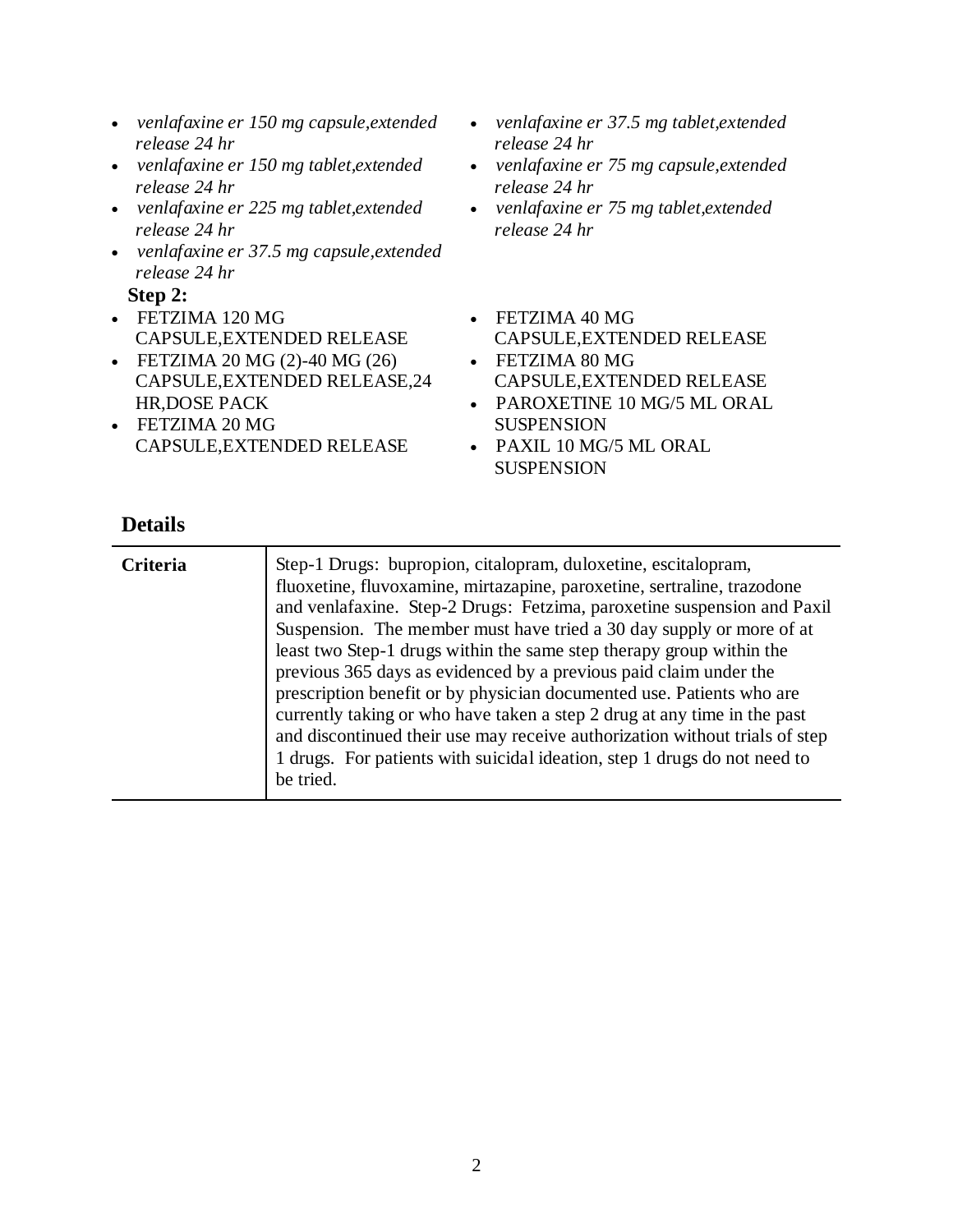# **ANTI-INFLAMMATORY/BETA AGONIST COMBINATIONS EGWP ENHANCED**

### **Products Affected**

**Step 1:**

- ADVAIR HFA 115 MCG-21 MCG/ACTUATION AEROSOL INHALER
- ADVAIR HFA 230 MCG-21 MCG/ACTUATION AEROSOL INHALER
- ADVAIR HFA 45 MCG-21 MCG/ACTUATION AEROSOL INHALER
- BREO ELLIPTA 100 MCG-25 MCG/DOSE POWDER FOR INHALATION
- BREO ELLIPTA 200 MCG-25 MCG/DOSE POWDER FOR INHALATION

#### **Step 2:**

- ADVAIR DISKUS 100 MCG-50 MCG/DOSE POWDER FOR INHALATION
- ADVAIR DISKUS 250 MCG-50 MCG/DOSE POWDER FOR INHALATION
- ADVAIR DISKUS 500 MCG-50 MCG/DOSE POWDER FOR INHALATION
- *fluticasone 100 mcg-salmeterol 50 mcg/dose blistr powdr for inhalation*
- *fluticasone 250 mcg-salmeterol 50 mcg/dose blistr powdr for inhalation*
- *fluticasone 500 mcg-salmeterol 50 mcg/dose blistr powdr for inhalation*
- *wixela inhub 100 mcg-50 mcg/dose powder for inhalation*
- *wixela inhub 250 mcg-50 mcg/dose powder for inhalation*
- *wixela inhub 500 mcg-50 mcg/dose powder for inhalation*
- $\bullet$  DULERA 100 MCG-5 MCG/ACTUATION HFA AEROSOL INHALER
- DULERA 200 MCG-5 MCG/ACTUATION HFA AEROSOL INHALER
- DULERA 50 MCG-5 MCG/ACTUATION HFA AEROSOL INHALER

| <b>Criteria</b> | Step-1 Drug: Breo Ellipta, Advair HFA, Wixela Inhub,<br>fluticasone/salmetrol diskus Step-2 Drugs: Advair Diskus, Dulera. The<br>member must have tried a 30 day supply or more of one Step-1 drug<br>within the same step therapy group within the previous 180 days as<br>evidenced by a previous paid claim under the prescription benefit or by<br>physician documented use. Step-2 drugs are not covered unless the above<br>step therapy criteria are met. |
|-----------------|------------------------------------------------------------------------------------------------------------------------------------------------------------------------------------------------------------------------------------------------------------------------------------------------------------------------------------------------------------------------------------------------------------------------------------------------------------------|
|                 |                                                                                                                                                                                                                                                                                                                                                                                                                                                                  |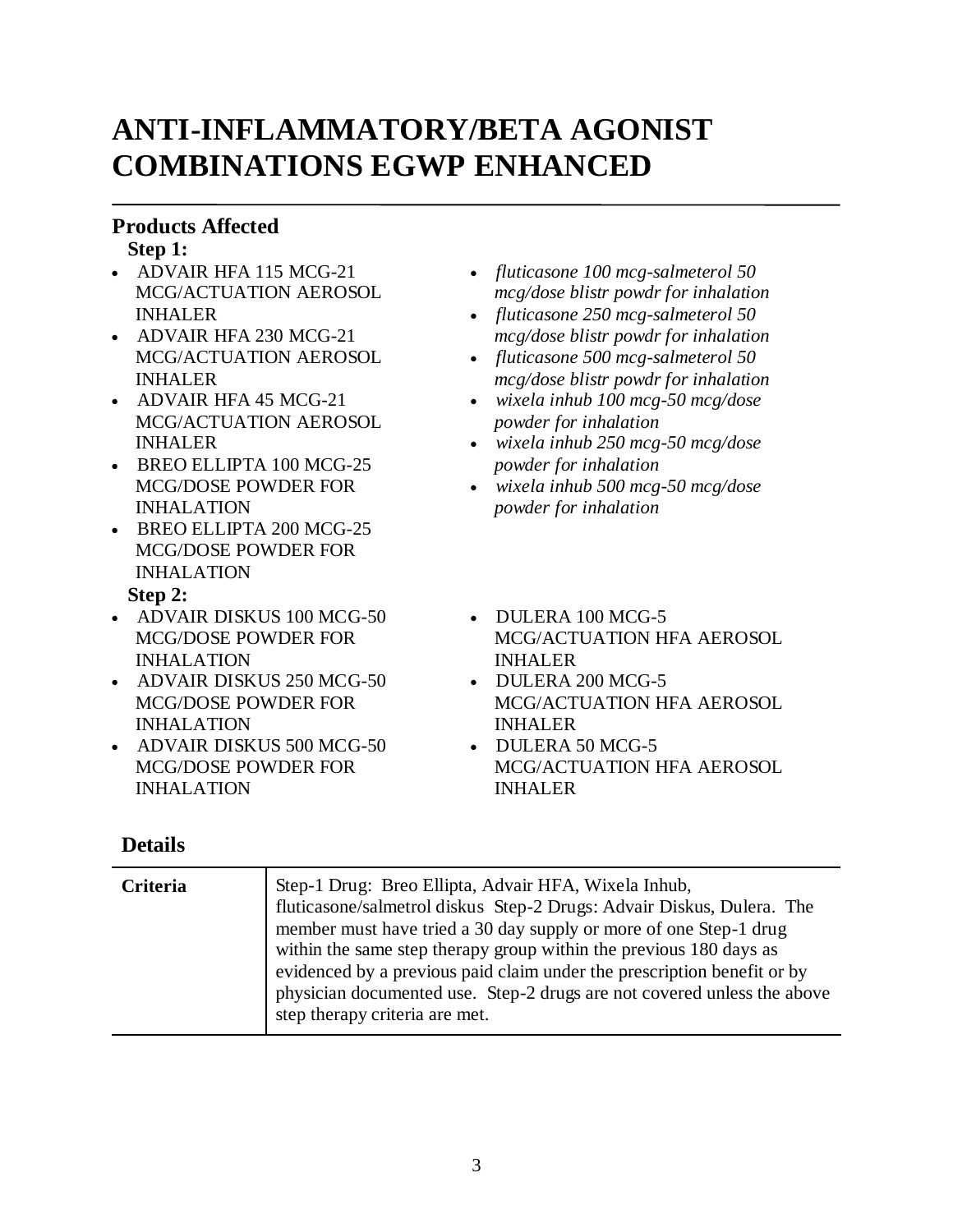# **ASTHMA PDP EGWP ENHANCED**

### **Products Affected**

#### **Step 1:**

- ARNUITY ELLIPTA 100 MCG/ACTUATION POWDER FOR INHALATION
- ARNUITY ELLIPTA 200 MCG/ACTUATION POWDER FOR INHALATION
- ARNUITY ELLIPTA 50 MCG/ACTUATION POWDER FOR INHALATION
- FLOVENT DISKUS 100 MCG/ACTUATION POWDER FOR INHALATION

### **Step 2:**

- ASMANEX HFA 100 MCG/ACTUATION AEROSOL INHALER
- ASMANEX HFA 200 MCG/ACTUATION AEROSOL INHALER
- ASMANEX HFA 50 MCG/ACTUATION PULMICORT FLEXHALER 180 AEROSOL INHALER
- ASMANEX TWISTHALER 110 MCG/ACTUATION(30 DOSES) BREATH ACTIVATED INHALR
- ASMANEX TWISTHALER 220 MCG/ACTUATION(120 DOSES) BREATH ACTIVATED INHLR
- ASMANEX TWISTHALER 220 MCG/ACTUATION(14 DOSES) BREATH ACTIVATED INHALR
- FLOVENT DISKUS 250 MCG/ACTUATION POWDER FOR INHALATION
- FLOVENT DISKUS 50 MCG/ACTUATION POWDER FOR INHALATION
- FLOVENT HFA 110 MCG/ACTUATION AEROSOL INHALER
- FLOVENT HFA 220 MCG/ACTUATION AEROSOL INHALER
- FLOVENT HFA 44 MCG/ACTUATION AEROSOL INHALER
- ASMANEX TWISTHALER 220 MCG/ACTUATION(30 DOSES) BREATH ACTIVATED INHALR
- ASMANEX TWISTHALER 220 MCG/ACTUATION(60 DOSES) BREATH ACTIVATED INHALR
- MCG/ACTUATION BREATH ACTIVATED
- PULMICORT FLEXHALER 90 MCG/ACTUATION BREATH ACTIVATED
- QVAR REDIHALER 40 MCG/ACTUATION HFA BREATH ACTIVATED AEROSOL
- OVAR REDIHALER 80 MCG/ACTUATION HFA BREATH ACTIVATED AEROSOL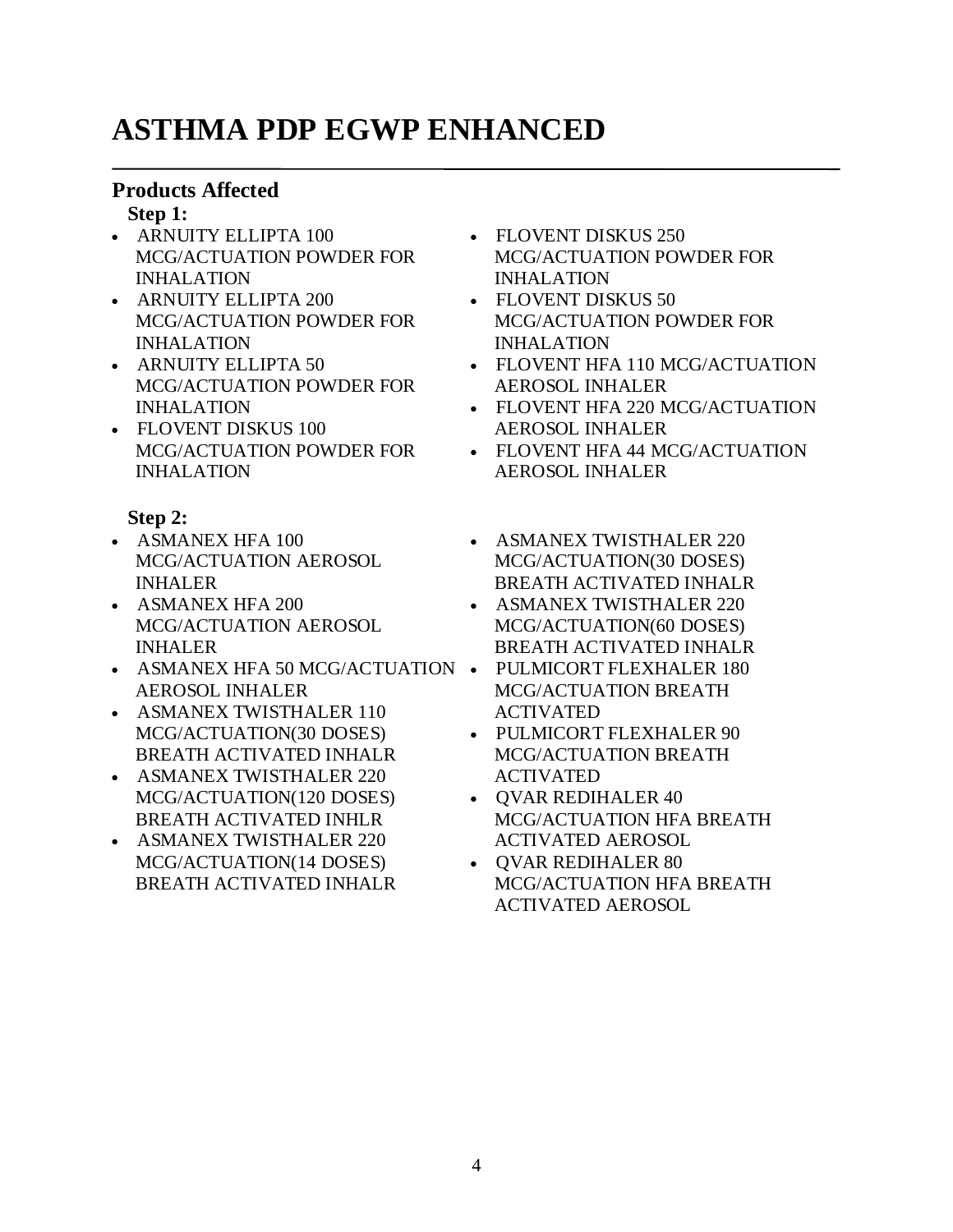| <b>Details</b> |                                                                                                                                                                                                                                                                                                                                                                                                                                                                        |
|----------------|------------------------------------------------------------------------------------------------------------------------------------------------------------------------------------------------------------------------------------------------------------------------------------------------------------------------------------------------------------------------------------------------------------------------------------------------------------------------|
| Criteria       | Step-1 Drugs: Arnuity Ellipta, Flovent Diskus and Flovent HFA. Step-2<br>Drugs: Asmanex, Pulmicort Flexhaler and Qvar. The member must have<br>tried a 30 day supply or more of at least one Step-1 drug within the same<br>step therapy group within the previous 180 days as evidenced by a<br>previous paid claim under the prescription benefit or by physician<br>documented use. Step-2 drugs are not covered unless the above step<br>therapy criteria are met. |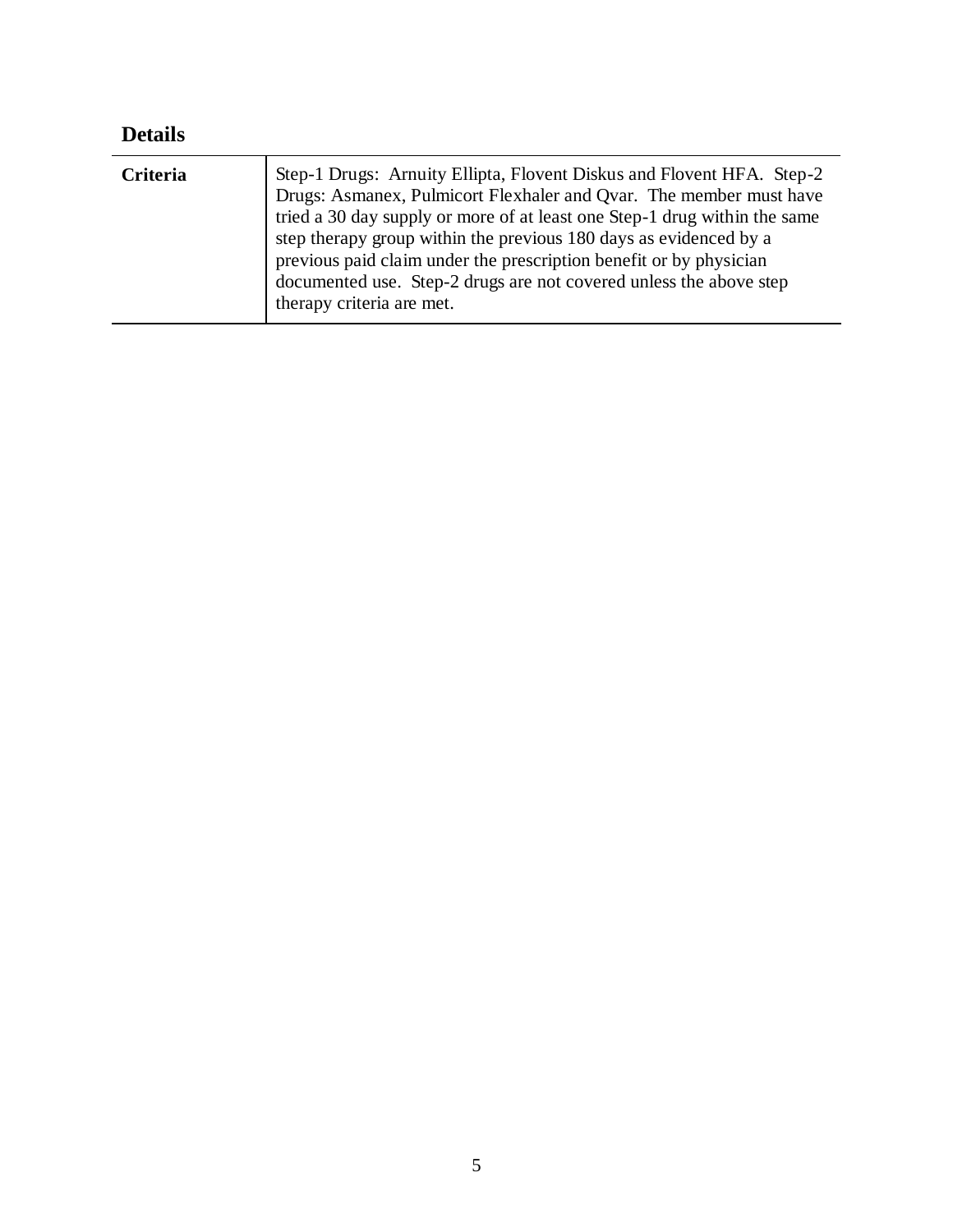# **BISPHOSPHONATE PDP EGWP ENHANCED**

### **Products Affected**

### **Step 1:**

- *alendronate 10 mg tablet*
- *alendronate 35 mg tablet*
- *alendronate 70 mg tablet*
- *alendronate 70 mg/75 ml oral solution*
- *ibandronate 150 mg tablet*
- *risedronate 150 mg tablet*

#### **Step 2:**

• FOSAMAX PLUS D 70 MG-2,800 UNIT • FOSAMAX PLUS D 70 MG-5,600 UNIT TABLET

- *risedronate 30 mg tablet*
- *risedronate 35 mg tablet*
- *risedronate 35 mg tablet (12 pack)*
- *risedronate 35 mg tablet (4 pack)*
- *risedronate 35 mg tablet,delayed release*
- *risedronate 5 mg tablet*
	- TABLET

| <b>Criteria</b> | Step-1 Drugs: alendronate sodium, ibandronate sodium tablets and<br>risedronate sodium. Step-2 Drug: Fosamax Plus D. The member must<br>have tried a 30 day supply or more of at least one Step-1 drug within the<br>same step therapy group within the previous 180 days as evidenced by a<br>previous paid claim under the prescription benefit or by physician<br>documented use. Step-2 drug is not covered unless the above step therapy<br>criteria are met. |
|-----------------|--------------------------------------------------------------------------------------------------------------------------------------------------------------------------------------------------------------------------------------------------------------------------------------------------------------------------------------------------------------------------------------------------------------------------------------------------------------------|
|-----------------|--------------------------------------------------------------------------------------------------------------------------------------------------------------------------------------------------------------------------------------------------------------------------------------------------------------------------------------------------------------------------------------------------------------------------------------------------------------------|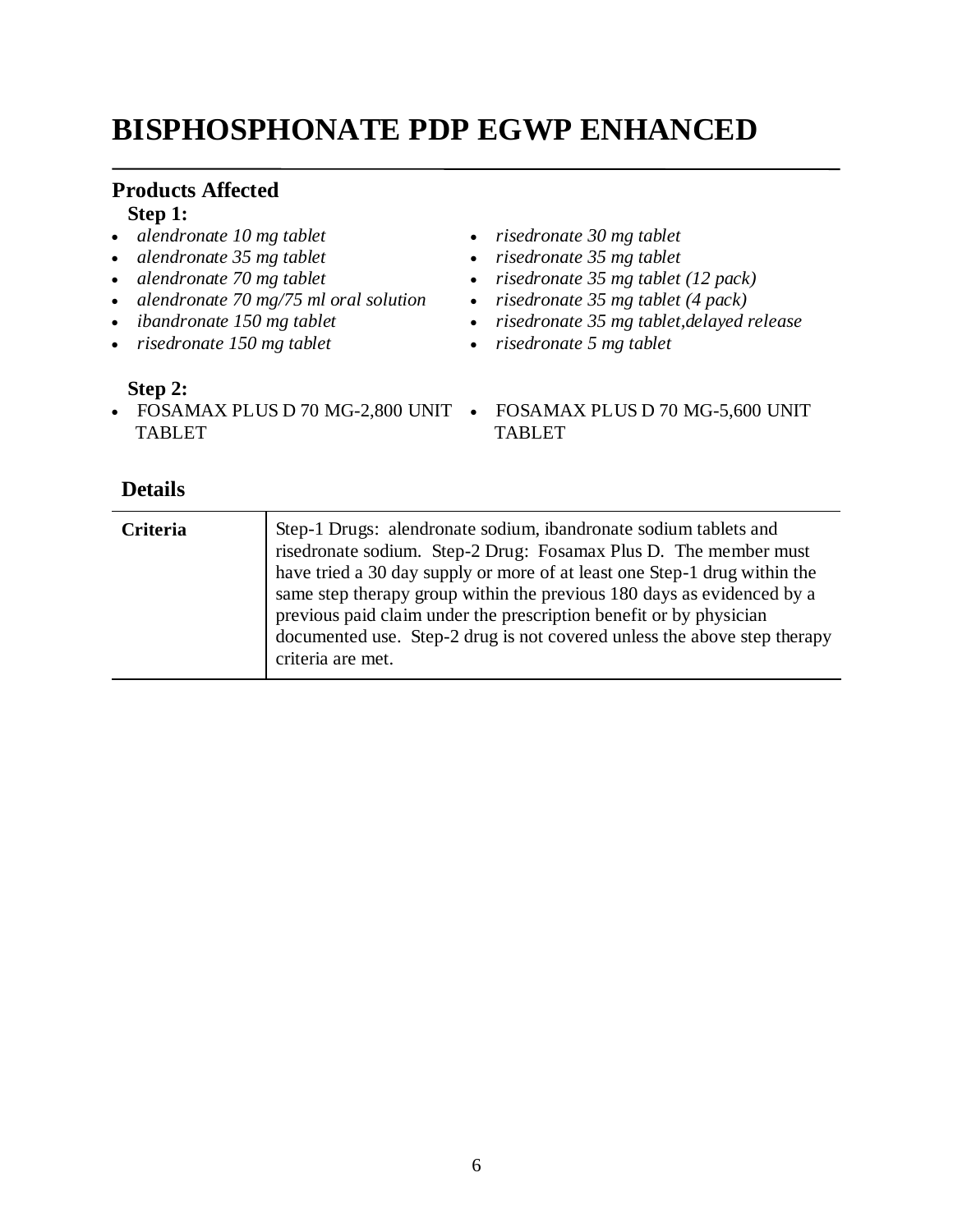# **CRESTOR PDP EGWP ENHANCED**

#### **Products Affected Step 1:**

- *atorvastatin 10 mg tablet*
- *atorvastatin 20 mg tablet*
- *atorvastatin 40 mg tablet*
- *atorvastatin 80 mg tablet*
- *fluvastatin 20 mg capsule*
- *fluvastatin 40 mg capsule*
- *fluvastatin er 80 mg tablet,extended release 24 hr*
- *lovastatin 10 mg tablet*
- *lovastatin 20 mg tablet*
- *lovastatin 40 mg tablet*
- *pravastatin 10 mg tablet*

#### **Step 2:**

- CRESTOR 10 MG TABLET
- CRESTOR 20 MG TABLET

- *pravastatin 20 mg tablet*
- *pravastatin 40 mg tablet*
- *pravastatin 80 mg tablet*
- *rosuvastatin 10 mg tablet*
- *rosuvastatin 20 mg tablet*
- *rosuvastatin 40 mg tablet*
- *rosuvastatin 5 mg tablet*
- *simvastatin 10 mg tablet*
- *simvastatin 20 mg tablet*
- *simvastatin 40 mg tablet*
- *simvastatin 5 mg tablet*
- *simvastatin 80 mg tablet*
- CRESTOR 40 MG TABLET
- CRESTOR 5 MG TABLET

| <b>Criteria</b> | Step-1 Drugs: generic formulary statins. Step-2 Drug: Crestor. The<br>member must have tried a 30 day supply or more of at least two Step-1<br>drugs within the same step therapy group within the previous 180 days as<br>evidenced by a previous paid claim under the prescription benefit or by<br>physician documented use. Step-2 drug is not covered unless the above |
|-----------------|-----------------------------------------------------------------------------------------------------------------------------------------------------------------------------------------------------------------------------------------------------------------------------------------------------------------------------------------------------------------------------|
|                 | step therapy criteria are met.                                                                                                                                                                                                                                                                                                                                              |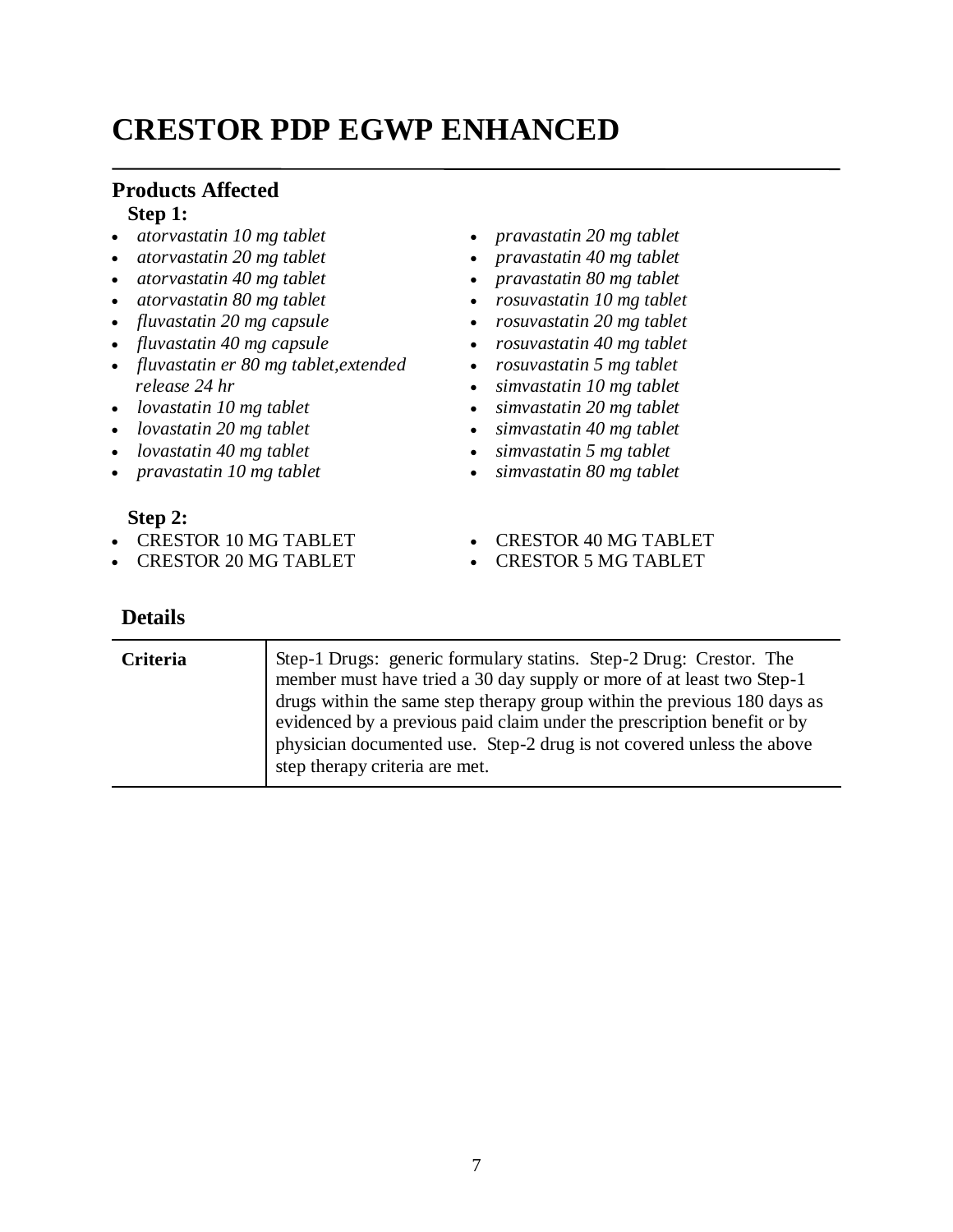# **DIPENTUM PDP EGWP ENHANCED**

#### **Products Affected Step 1:**

- *balsalazide 750 mg capsule*
- *mesalamine 1.2 gram tablet,delayed release*
- *mesalamine 400 mg capsule (with delayed release tablets inside)*
- *mesalamine 800 mg tablet,delayed release*
- *mesalamine er 0.375 gram capsule,extended release 24 hr*

**Step 2:**

• DIPENTUM 250 MG CAPSULE

- PENTASA 250 MG CAPSULE,CONTROLLED RELEASE
- PENTASA 500 MG CAPSULE,CONTROLLED RELEASE
- *sulfasalazine 500 mg tablet*
- *sulfasalazine 500 mg tablet,delayed release*

| <b>Criteria</b> | Step-1 Drugs: balsalazide, mesalamine DR, mesalamine ER Pentasa, and<br>sulfasalazine. Step-2 Drug: Dipentum. The member must have tried a<br>30 day supply or more of at least two Step-1 drugs within the same step<br>therapy group within the previous 180 days as evidenced by a previous<br>paid claim under the prescription benefit or by physician documented use.<br>Step-2 drug is not covered unless the above step therapy criteria are met. |
|-----------------|-----------------------------------------------------------------------------------------------------------------------------------------------------------------------------------------------------------------------------------------------------------------------------------------------------------------------------------------------------------------------------------------------------------------------------------------------------------|
|                 |                                                                                                                                                                                                                                                                                                                                                                                                                                                           |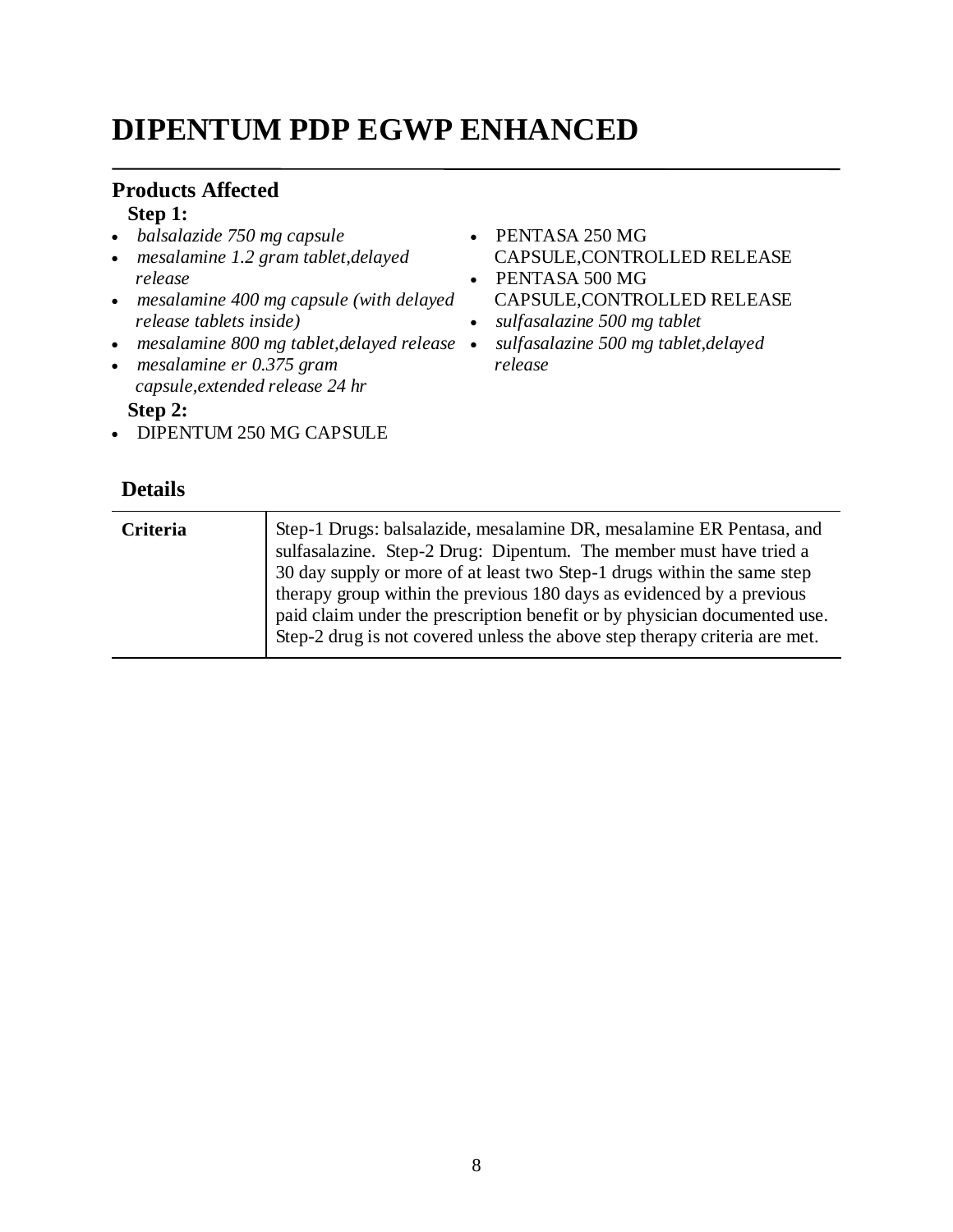# **DPP-4 PDP EGWP ENHANCED**

### **Products Affected**

#### **Step 1:**

- JANUMET 50 MG-1,000 MG TABLET
- JANUMET 50 MG-500 MG TABLET
- JANUMET XR 100 MG-1,000 MG TABLET,EXTENDED RELEASE
- JANUMET XR 50 MG-1,000 MG TABLET,EXTENDED RELEASE
- JANUMET XR 50 MG-500 MG TABLET,EXTENDED RELEASE
- JANUVIA 100 MG TABLET
- JANUVIA 25 MG TABLET
- JANUVIA 50 MG TABLET

#### **Step 2:**

- KOMBIGLYZE XR 2.5 MG-1,000 MG TABLET,EXTENDED RELEASE
- KOMBIGLYZE XR 5 MG-1,000 MG TABLET,EXTENDED RELEASE
- JENTADUETO 2.5 MG-1,000 MG TABLET
- JENTADUETO 2.5 MG-500 MG TABLET
- JENTADUETO 2.5 MG-850 MG TABLET
- JENTADUETO XR 2.5 MG-1,000 MG TABLET, EXTENDED RELEASE
- JENTADUETO XR 5 MG-1,000 MG TABLET, EXTENDED RELEASE
- TRADJENTA 5 MG TABLET
- KOMBIGLYZE XR 5 MG-500 MG TABLET,EXTENDED RELEASE
- ONGLYZA 2.5 MG TABLET
- ONGLYZA 5 MG TABLET

| <b>Criteria</b> | Step-1 Drugs: Janumet, Janumet XR, Januvia, Jentadueto, Jentadueto XR<br>and Tradjenta. Step-2 Drugs: Kombiglyze XR and Onglyza. The<br>member must have tried a 30 day supply or more of at least one Step-1<br>drug within the same step therapy group within the previous 180 days as<br>evidenced by a previous paid claim under the prescription benefit or by<br>physician documented use. Step-2 drugs are not covered unless the above<br>step therapy criteria are met. |
|-----------------|----------------------------------------------------------------------------------------------------------------------------------------------------------------------------------------------------------------------------------------------------------------------------------------------------------------------------------------------------------------------------------------------------------------------------------------------------------------------------------|
|                 |                                                                                                                                                                                                                                                                                                                                                                                                                                                                                  |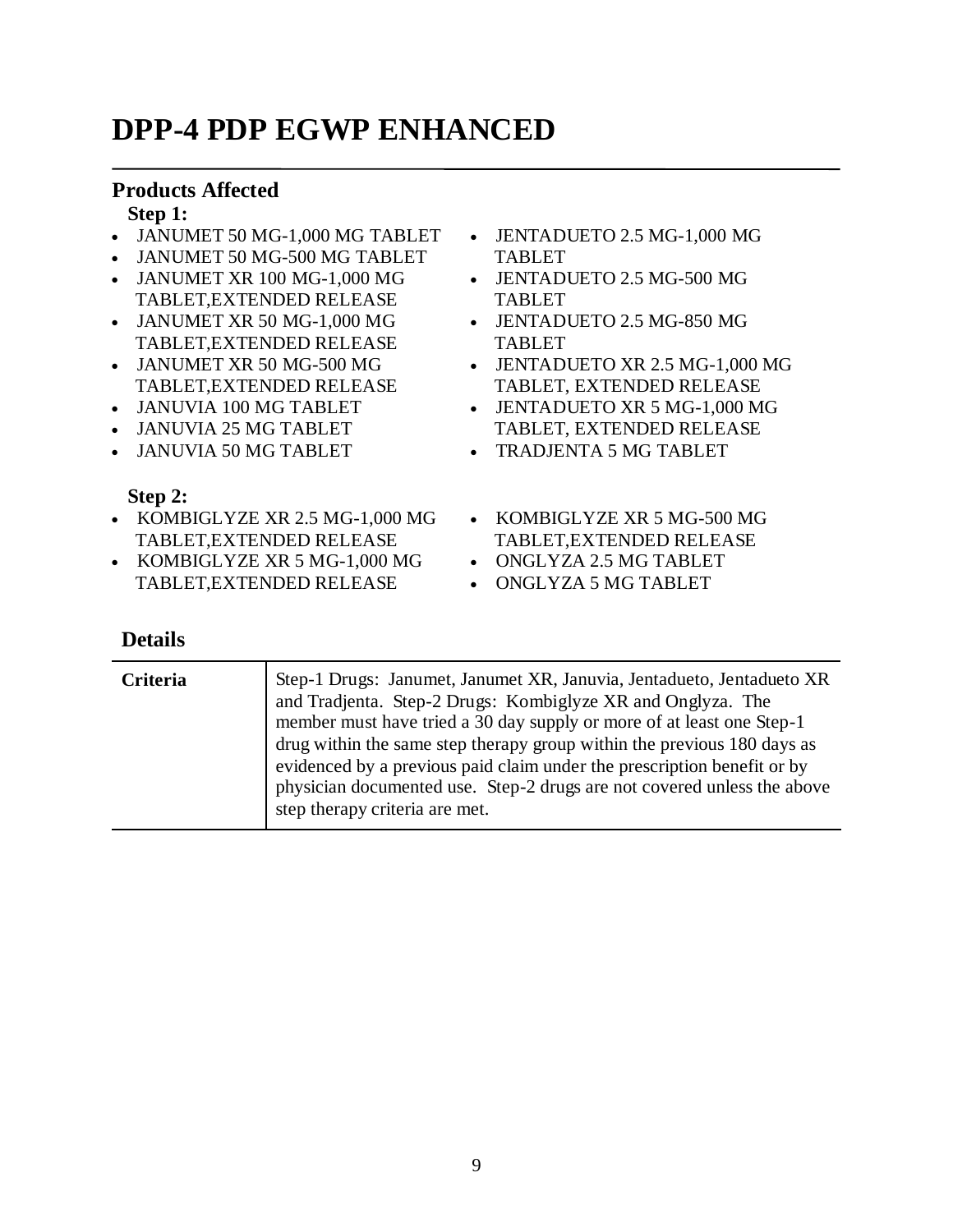# **GLAUCOMA PDP EGWP ENHANCED**

### **Products Affected**

#### **Step 1:**

- ALPHAGAN P 0.1 % EYE DROPS
- *bimatoprost 0.03 % eye drops*
- *brimonidine 0.15 % eye drops*
- *brimonidine 0.2 % eye drops*
- *carteolol 1 % eye drops*
- $\bullet$  COMBIGAN 0.2 %-0.5 % EYE DROPS
- *dorzolamide 2 % eye drops*
- *dorzolamide 22.3 mg-timolol 6.8 mg/ml eye drops*
- *dorzolamide-timolol (pf) 2 %-0.5 % eye drops in a dropperette*
- *latanoprost 0.005 % eye drops*
- *levobunolol 0.5 % eye drops*
- LUMIGAN 0.01 % EYE DROPS **Step 2:**
- 
- *pilocarpine 1 % eye drops*
- *pilocarpine 2 % eye drops*
- *pilocarpine 4 % eye drops*
- *timolol maleate 0.25 % eye drops*
- *timolol maleate 0.25 % eye gel forming solution*
- *timolol maleate 0.5 % eye drops*
- *timolol maleate 0.5 % eye gel forming solution*
- *timolol maleate 0.5 % once daily eye drops*
- TRAVATAN Z 0.004 % EYE DROPS
- *travoprost 0.004 % eye drops*
- RHOPRESSA 0.02 % EYE DROPS ROCKLATAN 0.02 %-0.005 % EYE DROPS

| <b>Criteria</b> | Step-1 Drugs: Alphagan P, betaxolol, bimatoprost, brimonidine,<br>carteolol, Combigan, dorzolamide, dorzolamide/timolol,<br>dorzolamide/timolol PF, latanoprost, levobunolol, Lumigan, pilocarpine,<br>timolol, timolol ophthalmic gel forming solution, travoprost, Travatan Z.<br>Step-2 Drugs: Rocklatan, Rhopressa. The member must have tried a 30<br>day supply or more of at least one Step-1 drug within the same step<br>therapy group within the previous 180 days as evidenced by a previous |
|-----------------|---------------------------------------------------------------------------------------------------------------------------------------------------------------------------------------------------------------------------------------------------------------------------------------------------------------------------------------------------------------------------------------------------------------------------------------------------------------------------------------------------------|
|                 | paid claim under the prescription benefit or by physician documented use.<br>Step-2 drugs are not covered unless the above step therapy criteria are<br>met.                                                                                                                                                                                                                                                                                                                                            |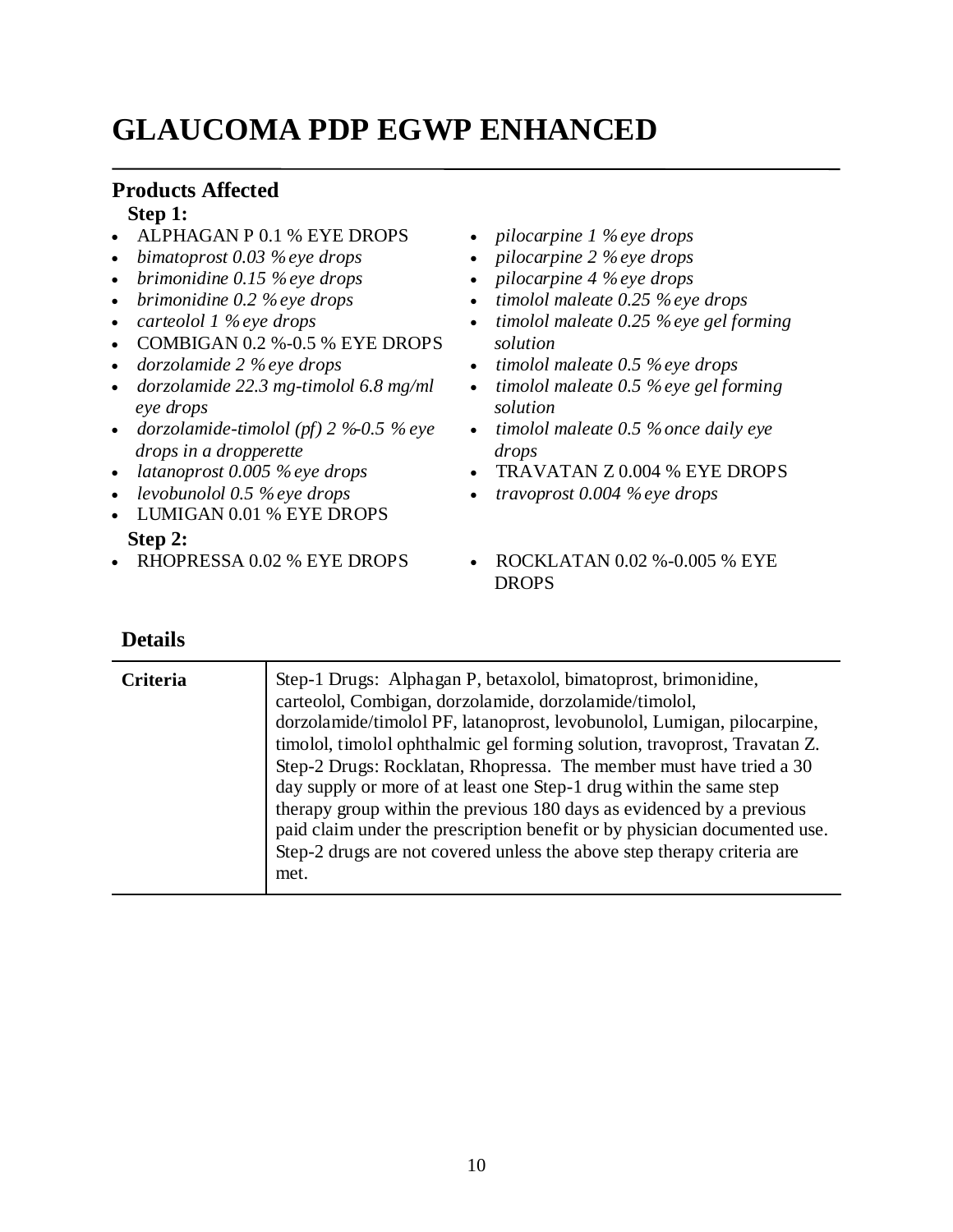# **GLUMETZA PDP EGWP ENHANCED**

#### **Products Affected Step 1:**

#### *metformin er 1,000 mg tablet,extended release 24hr*

 *metformin er 500 mg tablet,extended release 24 hr*

#### **Step 2:**

- GLUMETZA 1,000 MG TABLET,EXTENDED RELEASE
- GLUMETZA 500 MG TABLET,EXTENDED RELEASE

- *metformin er 500 mg tablet,extended release 24hr*
- *metformin er 750 mg tablet,extended release 24 hr*
- *metformin er 1,000 mg 24 hr tablet,extended release*
- *metformin er 500 mg 24 hr tablet,extended release*

| <b>Criteria</b> | Step-1 Drugs: metformin ER 500mg, 750mg tablets (generic Glucophage)<br>XR) and metformin ER 500mg, 1000mg tablets (generic Fortamet). Step-<br>2 Drugs: Glumetza and metformin ER 500mg, 1000mg tablets (generic<br>Glumetza). The member must have tried a 30 day supply or more of both<br>generic Glucophage XR AND generic Fortamet within the previous 180<br>days as evidenced by a previous paid claim under the prescription benefit<br>or by physician documented use. Step-2 drugs are not covered unless the |
|-----------------|--------------------------------------------------------------------------------------------------------------------------------------------------------------------------------------------------------------------------------------------------------------------------------------------------------------------------------------------------------------------------------------------------------------------------------------------------------------------------------------------------------------------------|
|                 | above step therapy criteria are met.                                                                                                                                                                                                                                                                                                                                                                                                                                                                                     |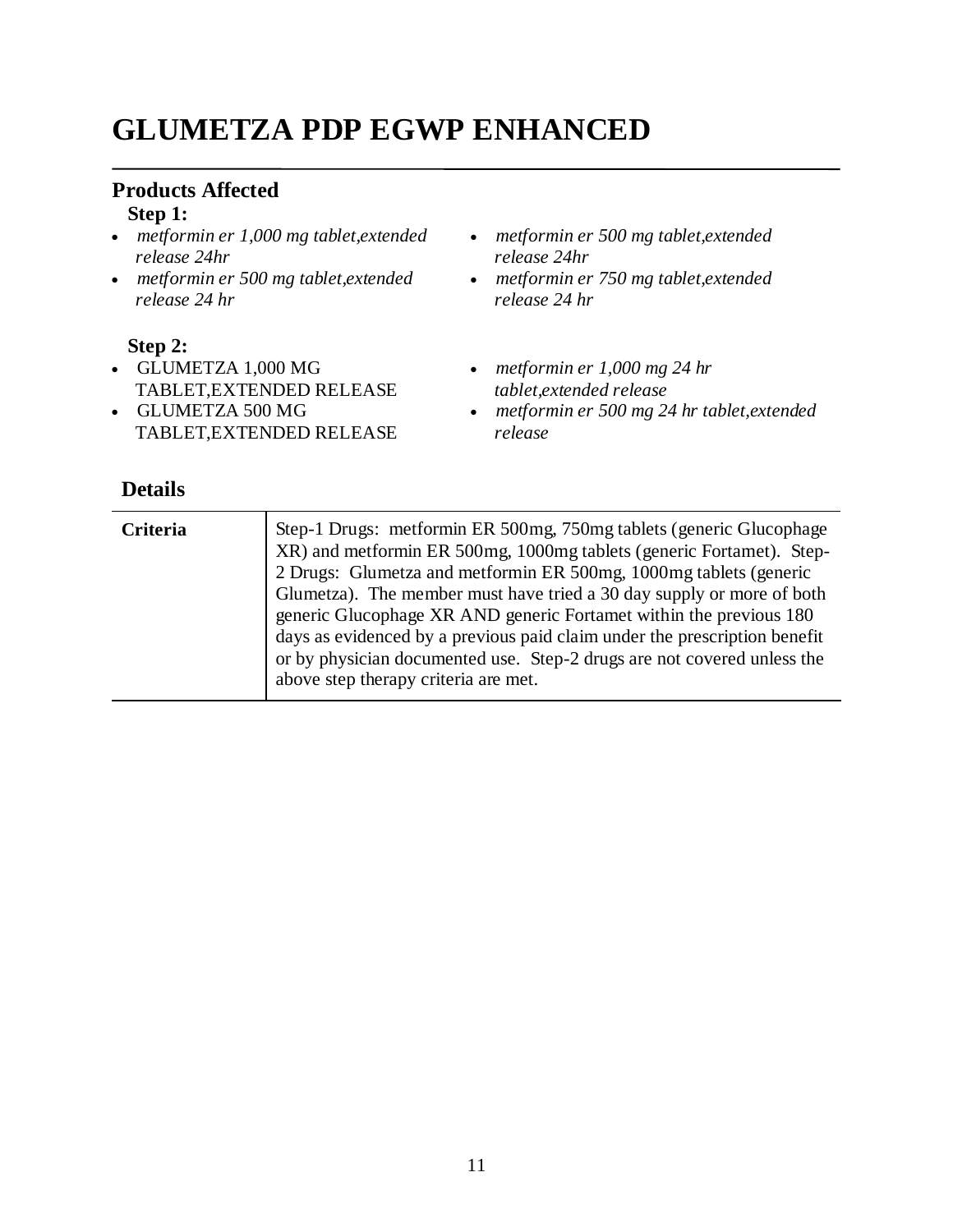# **INHALED LAMA/LABA COMBO PRODUCTS EGWP ENHANCED**

### **Products Affected**

**Step 1:**

• ANORO ELLIPTA 62.5 MCG-25 MCG/ACTUATION POWDER FOR INHALATION

#### **Step 2:**

• STIOLTO RESPIMAT 2.5 MCG-2.5 MCG/ACTUATION SOLUTION FOR INHALATION

| Criteria | Step-1 Drug: Anoro Ellipta Step-2 Drug: Stiolto. The member must<br>have tried a 30 day supply or more of one Step-1 drug within the same<br>step therapy group within the previous 180 days as evidenced by a<br>previous paid claim under the prescription benefit or by physician<br>documented use. Step-2 drugs are not covered unless the above step<br>therapy criteria are met. |
|----------|-----------------------------------------------------------------------------------------------------------------------------------------------------------------------------------------------------------------------------------------------------------------------------------------------------------------------------------------------------------------------------------------|
|----------|-----------------------------------------------------------------------------------------------------------------------------------------------------------------------------------------------------------------------------------------------------------------------------------------------------------------------------------------------------------------------------------------|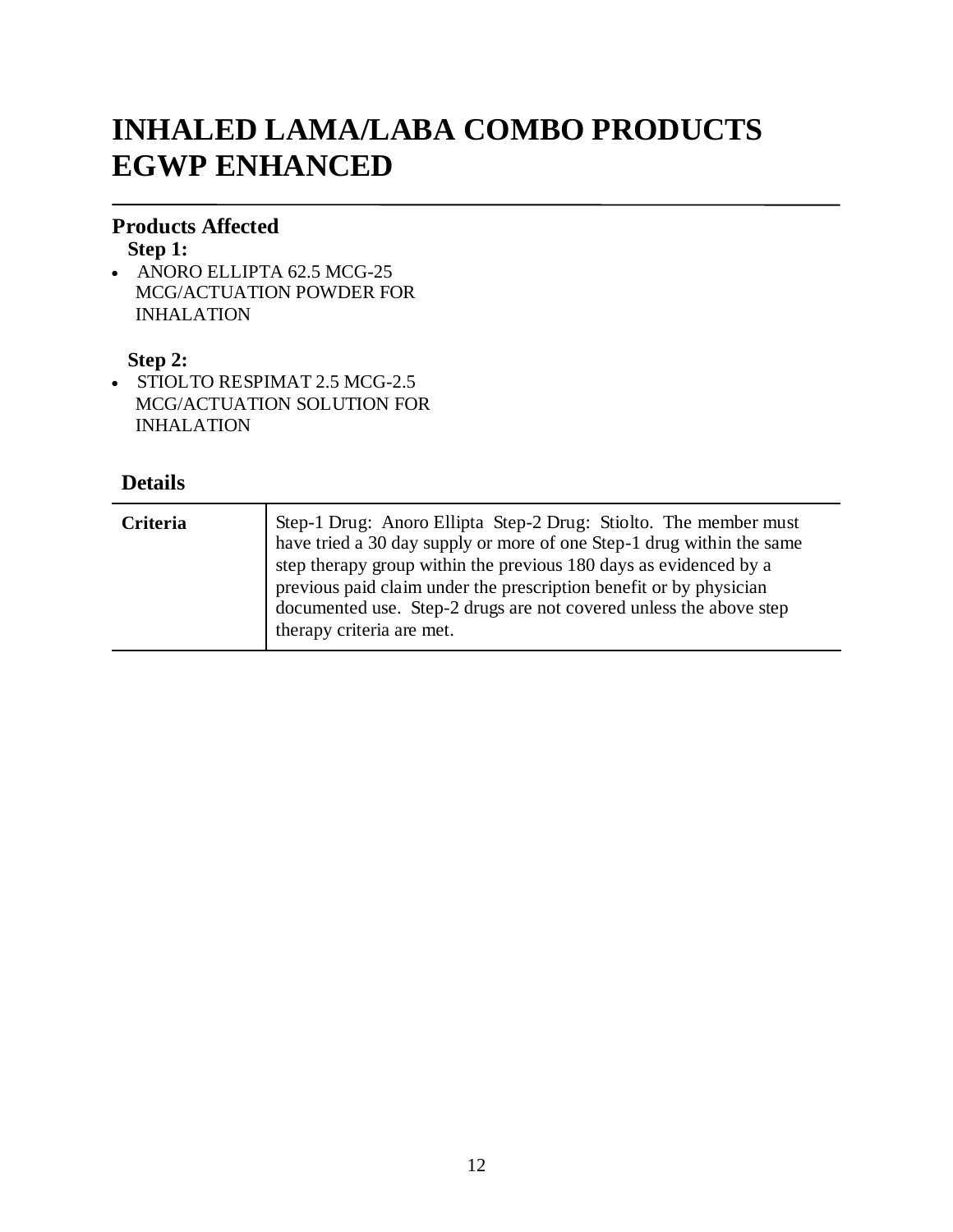# **INHALED LONG ACTING MUSCARINIC ANTAGONISTS EGWP ENHANCED**

#### **Products Affected**

#### **Step 1:**

• INCRUSE ELLIPTA 62.5 MCG/ACTUATION POWDER FOR INHALATION

#### **Step 2:**

- SPIRIVA RESPIMAT 1.25 MCG/ACTUATION SOLUTION FOR INHALATION
- SPIRIVA RESPIMAT 2.5 MCG/ACTUATION SOLUTION FOR INHALATION
- SPIRIVA WITH HANDIHALER 18 MCG AND INHALATION CAPSULES

| Criteria | Step-1 Drug: Incruse Ellipta Step-2 Drugs: Spiriva and Spiriva<br>Respimat. The member must have tried a 30 day supply or more of one<br>Step-1 drug within the same step therapy group within the previous 180<br>days as evidenced by a previous paid claim under the prescription benefit<br>or by physician documented use. Step-2 drugs are not covered unless the<br>above step therapy criteria are met. |
|----------|-----------------------------------------------------------------------------------------------------------------------------------------------------------------------------------------------------------------------------------------------------------------------------------------------------------------------------------------------------------------------------------------------------------------|
|          |                                                                                                                                                                                                                                                                                                                                                                                                                 |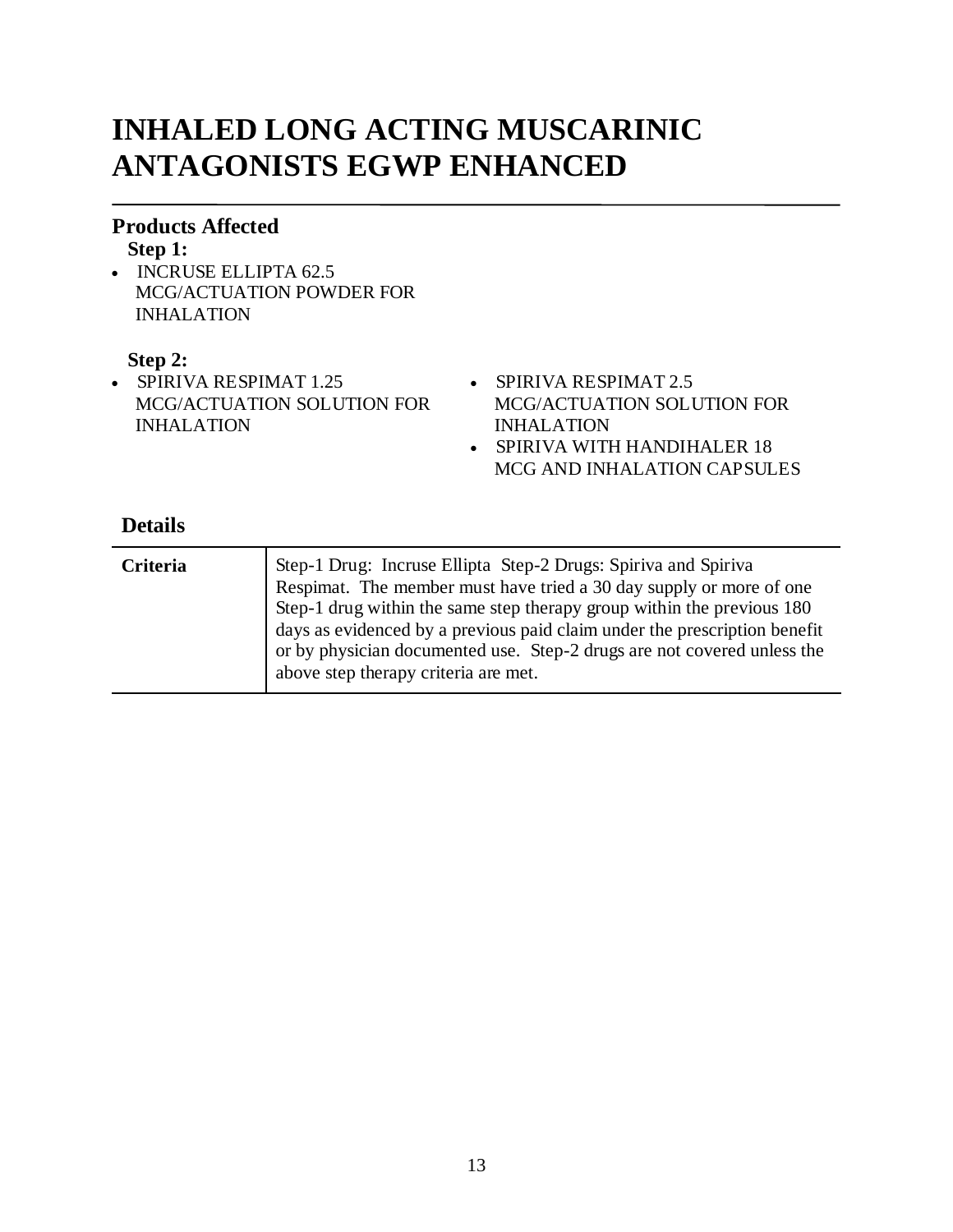# **KLISYRI PDP EGWP ENHANCED**

### **Products Affected**

**Step 1:**

- FLUOROURACIL 0.5 % TOPICAL CREAM
- *fluorouracil 2 % topical solution*
- *fluorouracil 5 % topical cream*
- *fluorouracil 5 % topical solution* **Step 2:**
- KLISYRI 1 % TOPICAL OINTMENT IN PACKET
- **Details**
- IMIQUIMOD 3.75 % TOPICAL CREAM IN A PUMP
- *imiquimod 3.75 % topical cream packet*
- *imiquimod 5 % topical cream packet*

**Criteria** Step-1 Drugs: imiquimod 5% cream, imiquimod 3.75% cream, fluorouracil 5% solution, fluorouracil 2% solution, fluorouracil 5% cream, fluorouracil 0.5% cream. Step-2 Drug: Klisyri. The member must have tried a 14 day supply or more of at least one Step-1 drug within the same step therapy group within the previous 180 days as evidenced by a previous paid claim under the prescription benefit or by physician documented use. Step-2 drug is not covered unless the above step therapy criteria are met.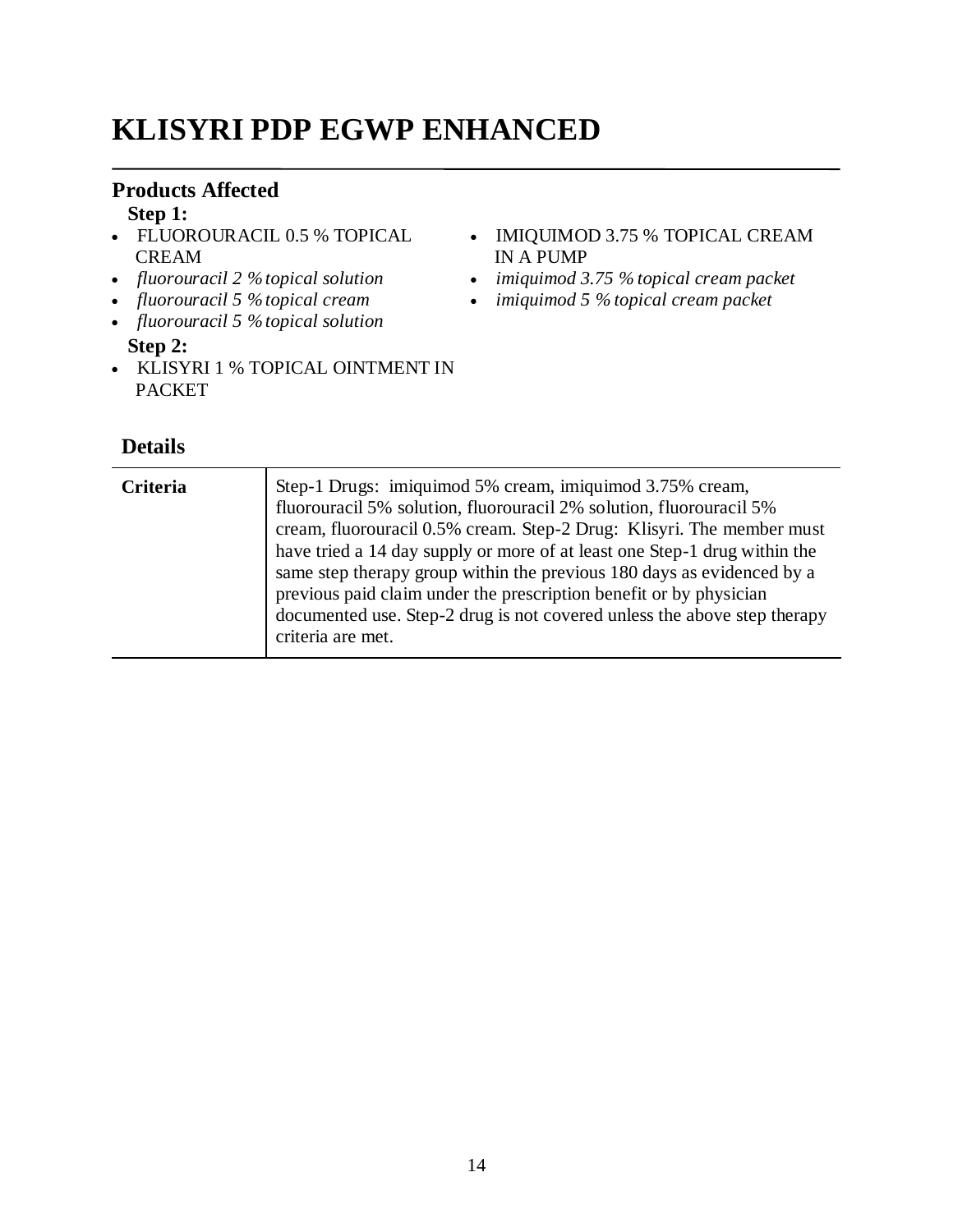# **PANCREATIC ENZYMES EGWP ENHANCED**

### **Products Affected**

#### **Step 1:**

- CREON 12,000-38,000-60,000 UNIT CAPSULE,DELAYED RELEASE
- CREON 24,000-76,000-120,000 UNIT CAPSULE,DELAYED RELEASE
- CREON 3,000 UNIT-9,500 UNIT-15,000 UNIT CAPSULE,DELAYED RELEASE
- CREON 36,000 UNIT-114,000 UNIT-180,000 UNIT CAPSULE,DELAYED RELEASE
- CREON 6,000-19,000-30,000 UNIT CAPSULE,DELAYED RELEASE
- ZENPEP 10,000 UNIT-32,000 UNIT-42,000 UNIT CAPSULE,DELAYED RELEASE
- ZENPEP 15,000 UNIT-47,000 UNIT-63,000 UNIT CAPSULE,DELAYED RELEASE

### **Step 2:**

- PANCREAZE 10,500 UNIT-35,500 UNIT-61,500 UNIT CAPSULE,DELAYED RELEASE
- PANCREAZE 16,800 UNIT-56,800 UNIT-98,400 UNIT CAPSULE,DELAYED RELEASE
- PANCREAZE 2,600 UNIT-8,800 UNIT-15,200 UNIT CAPSULE,DELAYED RELEASE
- PANCREAZE 21,000 UNIT-54,700 UNIT-83,900 UNIT CAPSULE,DELAYED RELEASE
- PANCREAZE 37,000-97,300-149,900 UNIT CAPSULE,DELAYED RELEASE
- ZENPEP 20,000 UNIT-63,000 UNIT-84,000 UNIT CAPSULE,DELAYED RELEASE
- ZENPEP 25,000 UNIT-79,000 UNIT-105,000 UNIT CAPSULE,DELAYED RELEASE
- ZENPEP 3,000 UNIT-10,000 UNIT-14,000 UNIT CAPSULE,DELAYED RELEASE
- ZENPEP 40,000 UNIT-126,000 UNIT-168,000 UNIT CAPSULE,DELAYED RELEASE
- ZENPEP 5,000 UNIT-17,000 UNIT-24,000 UNIT CAPSULE,DELAYED RELEASE
- PANCREAZE 4,200 UNIT-14,200 UNIT-24,600 UNIT CAPSULE,DELAYED RELEASE
- PERTZYE 16,000 UNIT-57,500 UNIT-60,500 UNIT CAPSULE,DELAYED RELEASE
- PERTZYE 24,000-86,250-90,750 UNIT CAPSULE,DELAYED RELEASE
- PERTZYE 4,000 UNIT-14,375 UNIT-15,125 UNIT CAPSULE,DELAYED RELEASE
- PERTZYE 8,000 UNIT-28,750 UNIT-30,250 UNIT CAPSULE,DELAYED RELEASE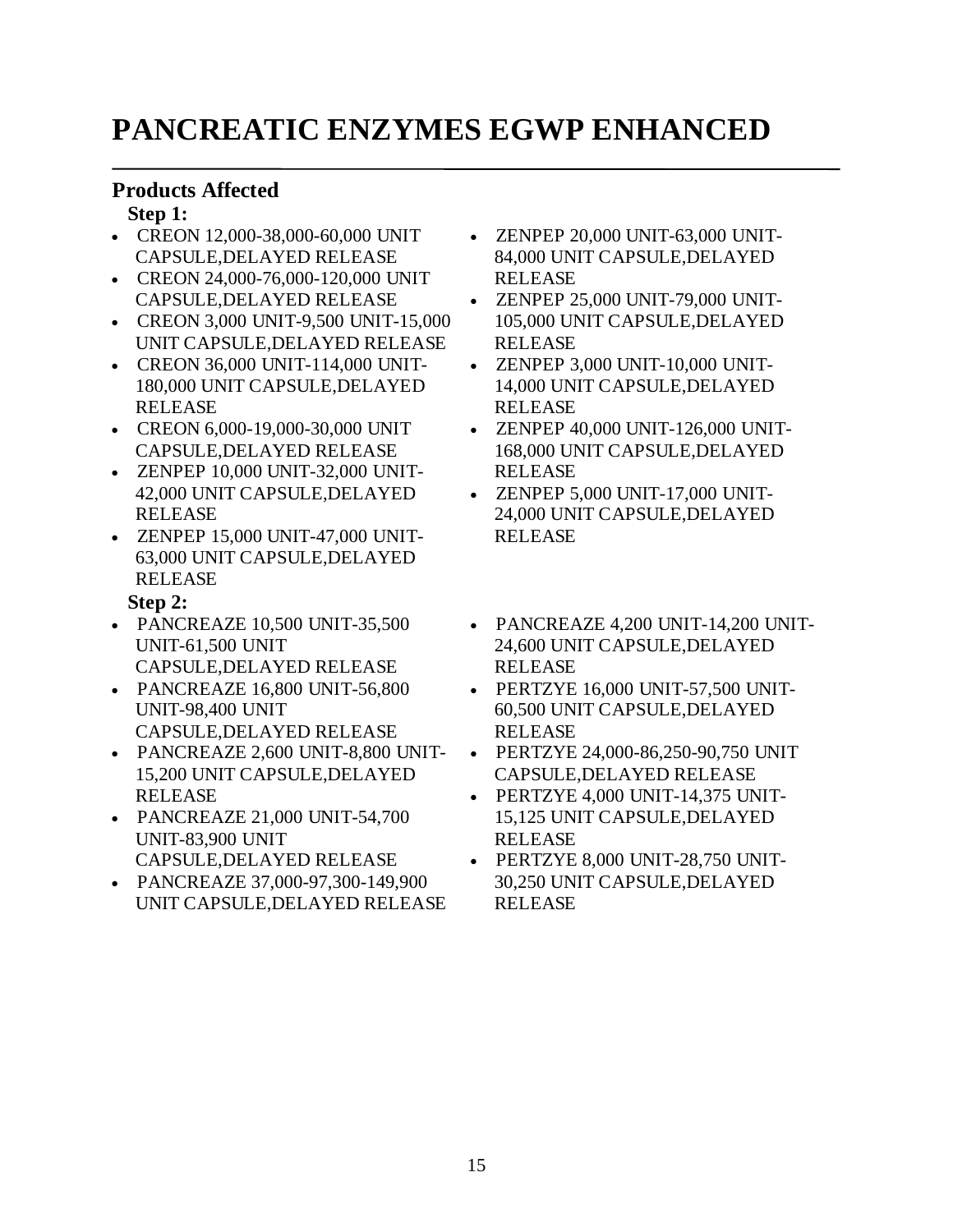| <b>Details</b> |                                                                                                                                                                                                                                                                                                                                                                                                           |
|----------------|-----------------------------------------------------------------------------------------------------------------------------------------------------------------------------------------------------------------------------------------------------------------------------------------------------------------------------------------------------------------------------------------------------------|
| Criteria       | Step-1 Drugs: Creon, Zenpep. Step-2 Drug: Pancreaze, Pertyze. The member must have tried a 30 day supply or more of at least two Step-1<br>drugs within the same step therapy group within the previous 180 days as<br>evidenced by a previous paid claim under the prescription benefit or by<br>physician documented use. Step-2 drug is not covered unless the above<br>step therapy criteria are met. |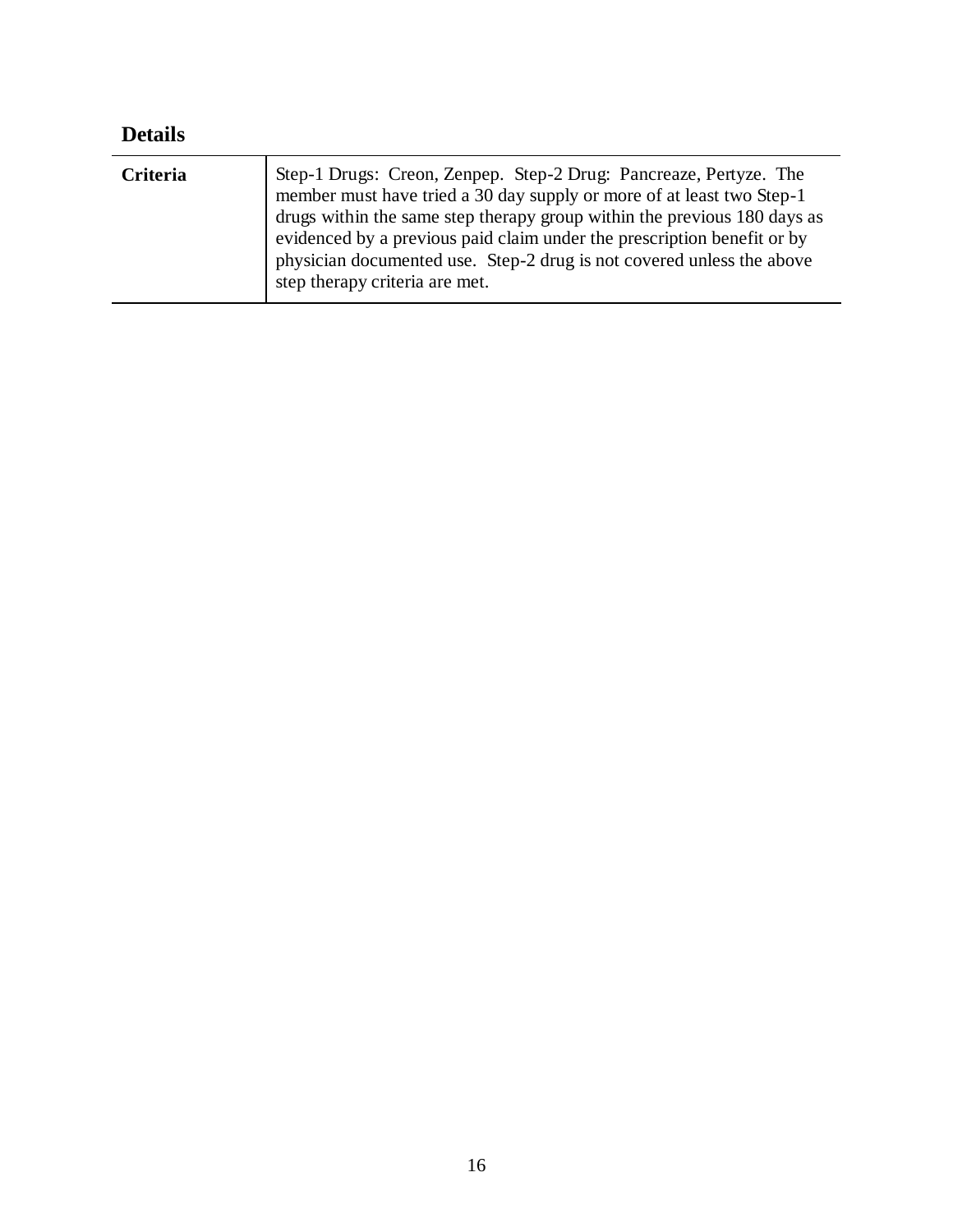# **RYTARY PDP EGWP ENHANCED**

# **Products Affected**

### **Step 1:**

- *carbidopa 10 mg-levodopa 100 mg disintegrating tablet*
- *carbidopa 10 mg-levodopa 100 mg tablet*
- *carbidopa 12.5 mg-levodopa 50 mgentacapone 200 mg tablet*
- *carbidopa 18.75 mg-levodopa 75 mgentacapone 200 mg tablet*
- *carbidopa 25 mg-levodopa 100 mg disintegrating tablet*
- *carbidopa 25 mg-levodopa 100 mg tablet*
- *carbidopa 25 mg-levodopa 100 mgentacapone 200 mg tablet*
- *carbidopa 25 mg-levodopa 250 mg disintegrating tablet*
- *carbidopa 25 mg-levodopa 250 mg tablet*
- *carbidopa 31.25 mg-levodopa 125 mgentacapone 200 mg tablet*
- *carbidopa 37.5 mg-levodopa 150 mgentacapone 200 mg tablet*
- *carbidopa 50 mg-levodopa 200 mgentacapone 200 mg tablet*
- *carbidopa er 25 mg-levodopa 100 mg tablet,extended release*
- *carbidopa er 50 mg-levodopa 200 mg tablet,extended release*

CAPSULE,EXTENDED RELEASE

CAPSULE,EXTENDED RELEASE

RYTARY 48.75 MG-195 MG

RYTARY 61.25 MG-245 MG

#### **Step 2:**

- RYTARY 23.75 MG-95 MG CAPSULE,EXTENDED RELEASE
- RYTARY 36.25 MG-145 MG CAPSULE,EXTENDED RELEASE

| <b>Details</b> |                                                                                                                                                                                                                                                                                                                                                                                                                                                                                           |
|----------------|-------------------------------------------------------------------------------------------------------------------------------------------------------------------------------------------------------------------------------------------------------------------------------------------------------------------------------------------------------------------------------------------------------------------------------------------------------------------------------------------|
| Criteria       | Step-1 Drugs: carbidopa/levodopa, carbidopa/levodopa ER,<br>carbidopa/levodopa ODT, and carbidopa/levodopa/entacapone. Step-2<br>Drug: Rytary. The member must have tried a 30 day supply or more of<br>at least one Step-1 drug within the same step therapy group within the<br>previous 180 days as evidenced by a previous paid claim under the<br>prescription benefit or by physician documented use. Step-2 drug is not<br>covered unless the above step therapy criteria are met. |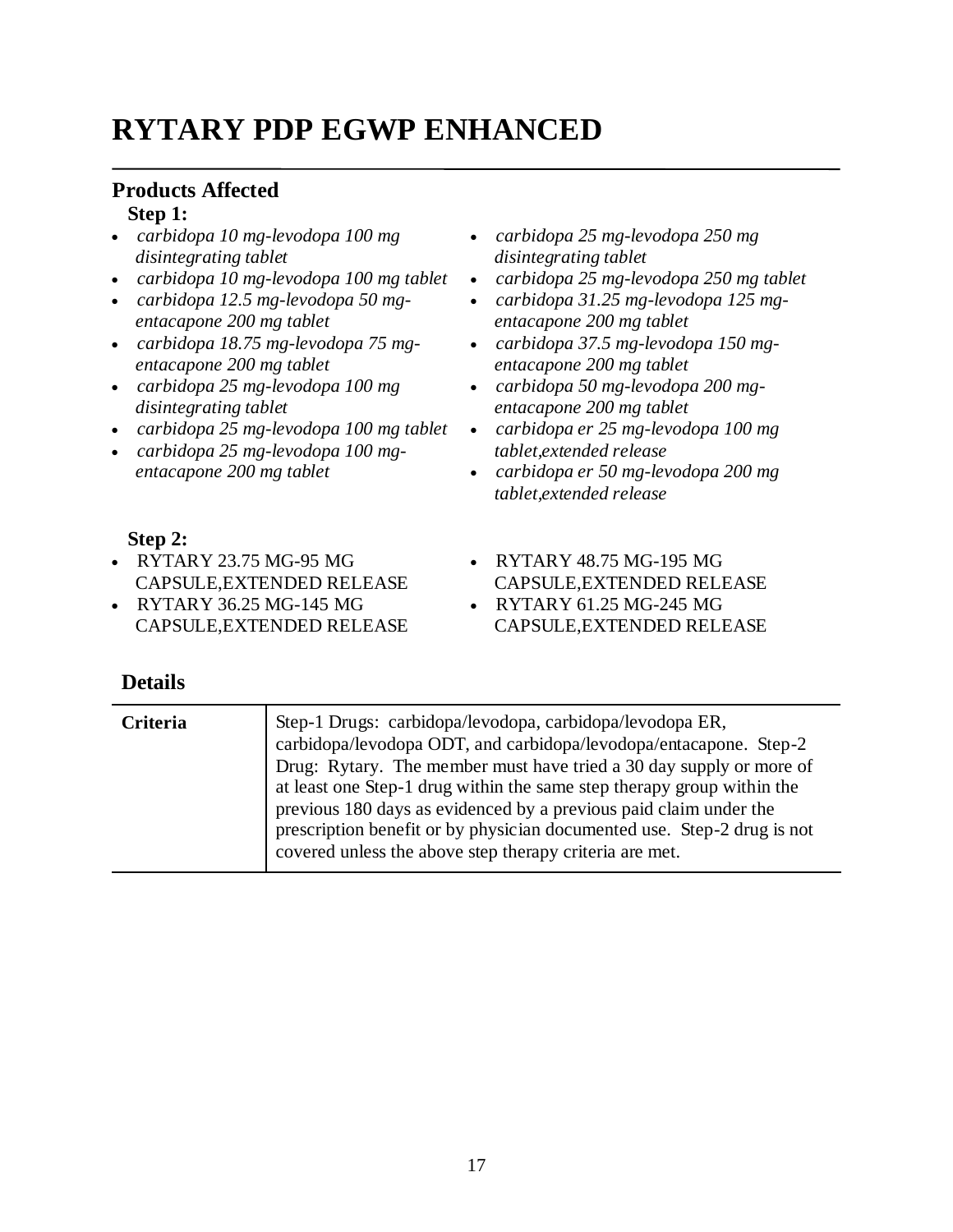# **TRINTELLIX/VIIBRYD/CYMBALTA PDP EGWP ENHANCED**

### **Products Affected**

#### **Step 1:**

- *bupropion hcl 100 mg tablet*
- *bupropion hcl 150 mg tablet,12 hr sustained-release(smoking deterrent)*
- *bupropion hcl 75 mg tablet*
- *bupropion hcl sr 100 mg tablet,12 hr sustained-release*
- *bupropion hcl sr 150 mg tablet,12 hr sustained-release*
- *bupropion hcl sr 200 mg tablet,12 hr sustained-release*
- *bupropion hcl xl 150 mg 24 hr tablet, extended release*
- *bupropion hcl xl 300 mg 24 hr tablet, extended release*
- *citalopram 10 mg tablet*
- *citalopram 10 mg/5 ml oral solution*
- *citalopram 20 mg tablet*
- *citalopram 40 mg tablet*
- *duloxetine 20 mg capsule,delayed release*
- *duloxetine 30 mg capsule,delayed release*
- *duloxetine 40 mg capsule,delayed release*
- *duloxetine 60 mg capsule,delayed release*
- *escitalopram 10 mg tablet*
- *escitalopram 20 mg tablet*
- *escitalopram 5 mg tablet*
- *escitalopram 5 mg/5 ml oral solution*
- *fluoxetine (pmdd) 10 mg tablet*
- *fluoxetine (pmdd) 20 mg tablet*
- *fluoxetine 10 mg capsule*
- *fluoxetine 10 mg tablet*
- *fluoxetine 20 mg capsule*
- *fluoxetine 20 mg tablet*
- *fluoxetine 20 mg/5 ml (4 mg/ml) oral solution*
- *fluoxetine 40 mg capsule*
- *fluoxetine 60 mg tablet*
- *fluoxetine 90 mg capsule,delayed release*
- *fluvoxamine 100 mg tablet*
- *fluvoxamine 25 mg tablet*
- *fluvoxamine 50 mg tablet*
- *fluvoxamine er 100 mg capsule,extended release 24 hr*
- *fluvoxamine er 150 mg capsule,extended release 24 hr*
- *mirtazapine 15 mg disintegrating tablet*
- *mirtazapine 15 mg tablet*
- *mirtazapine 30 mg disintegrating tablet*
- *mirtazapine 30 mg tablet*
- *mirtazapine 45 mg disintegrating tablet*
- *mirtazapine 45 mg tablet*
- *mirtazapine 7.5 mg tablet*
- *paroxetine 10 mg tablet*
- *paroxetine 20 mg tablet*
- *paroxetine 30 mg tablet*
- *paroxetine 40 mg tablet*
- *paroxetine er 12.5 mg tablet,extended release 24 hr*
- *paroxetine er 25 mg tablet,extended release 24 hr*
- *paroxetine er 37.5 mg tablet,extended release 24 hr*
- *sertraline 100 mg tablet*
- *sertraline 20 mg/ml oral concentrate*
- *sertraline 25 mg tablet*
- *sertraline 50 mg tablet*
- *trazodone 100 mg tablet*
- *trazodone 150 mg tablet*
- *trazodone 300 mg tablet*
- *trazodone 50 mg tablet*
- *venlafaxine 100 mg tablet*
- *venlafaxine 25 mg tablet*
- *venlafaxine 37.5 mg tablet*
- *venlafaxine 50 mg tablet*
- *venlafaxine 75 mg tablet*
- *venlafaxine er 150 mg capsule,extended release 24 hr*
- *venlafaxine er 150 mg tablet,extended release 24 hr*
- *venlafaxine er 225 mg tablet,extended release 24 hr*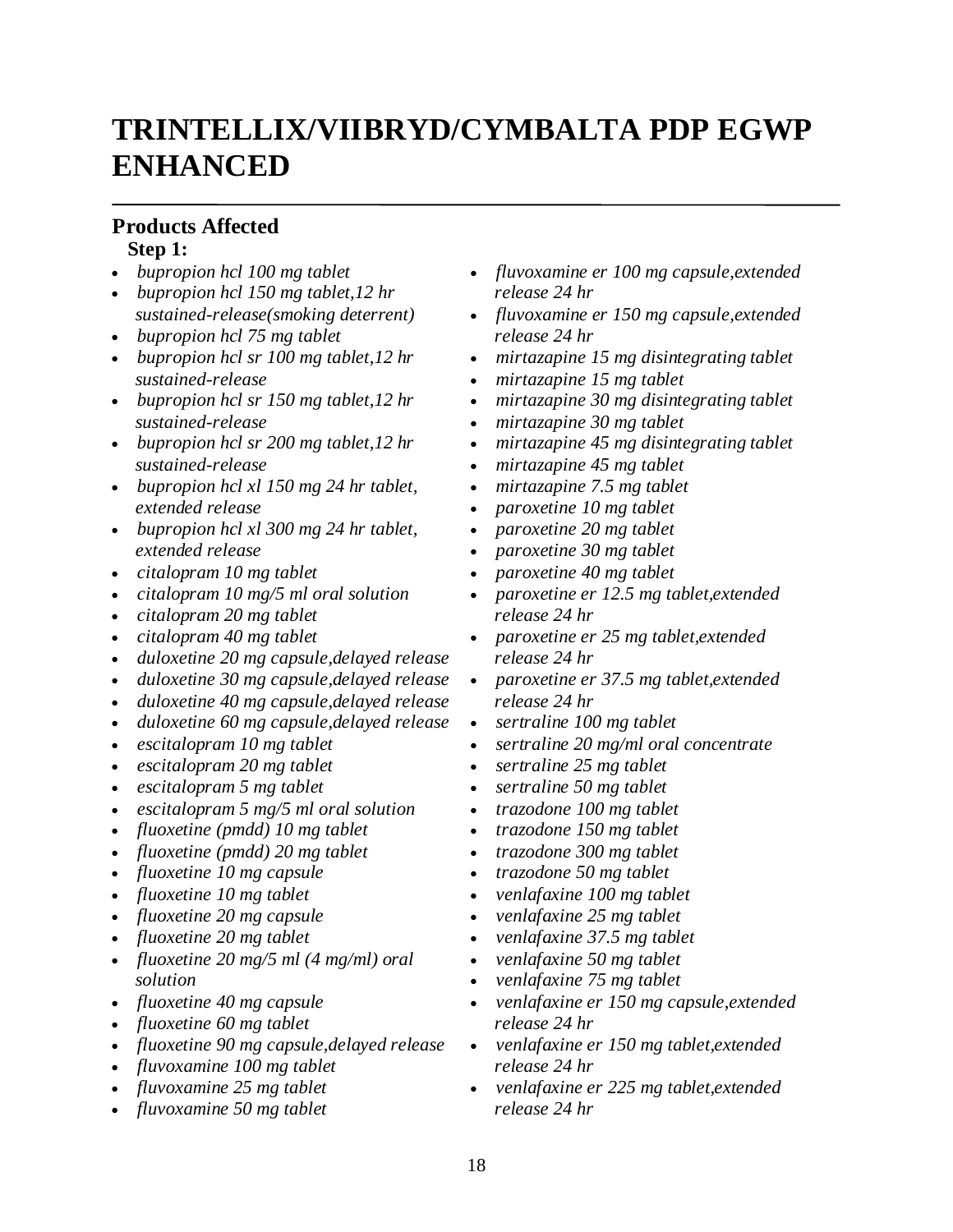- *venlafaxine er 37.5 mg capsule,extended release 24 hr*
- *venlafaxine er 37.5 mg tablet,extended release 24 hr*

#### **Step 2:**

- CYMBALTA 20 MG CAPSULE,DELAYED RELEASE
- CYMBALTA 30 MG CAPSULE,DELAYED RELEASE
- CYMBALTA 60 MG CAPSULE,DELAYED RELEASE
- TRINTELLIX 10 MG TABLET
- *venlafaxine er 75 mg capsule,extended release 24 hr*
- *venlafaxine er 75 mg tablet,extended release 24 hr*
- TRINTELLIX 20 MG TABLET
- TRINTELLIX 5 MG TABLET
- VIIBRYD 10 MG  $(7)$ -20 MG  $(23)$
- TABLETS IN A DOSE PACK
- VIIBRYD 10 MG TABLET
- VIIBRYD 20 MG TABLET
- VIIBRYD 40 MG TABLET

| <b>Criteria</b> | Step-1 Drugs: bupropion, citalopram, duloxetine, escitalopram,<br>fluoxetine, fluvoxamine, mirtazapine, paroxetine, sertraline, trazodone<br>and venlafaxine. Step-2 Drugs: Cymbalta, Trintellix and Viibryd. The<br>member must have tried a 30 day supply or more of one Step-1 drug<br>within the same step therapy group within the previous 365 days as<br>evidenced by a previous paid claim under the prescription benefit or by<br>physician documented use. Step-2 drugs are not covered unless the above<br>step therapy criteria are met. Patients who are currently taking or who<br>have taken a step 2 drug at any time in the past and discontinued their use<br>may receive authorization without trials of step 1 drugs. For patients with |
|-----------------|-------------------------------------------------------------------------------------------------------------------------------------------------------------------------------------------------------------------------------------------------------------------------------------------------------------------------------------------------------------------------------------------------------------------------------------------------------------------------------------------------------------------------------------------------------------------------------------------------------------------------------------------------------------------------------------------------------------------------------------------------------------|
|                 | suicidal ideation, step 1 drugs do not need to be tried.                                                                                                                                                                                                                                                                                                                                                                                                                                                                                                                                                                                                                                                                                                    |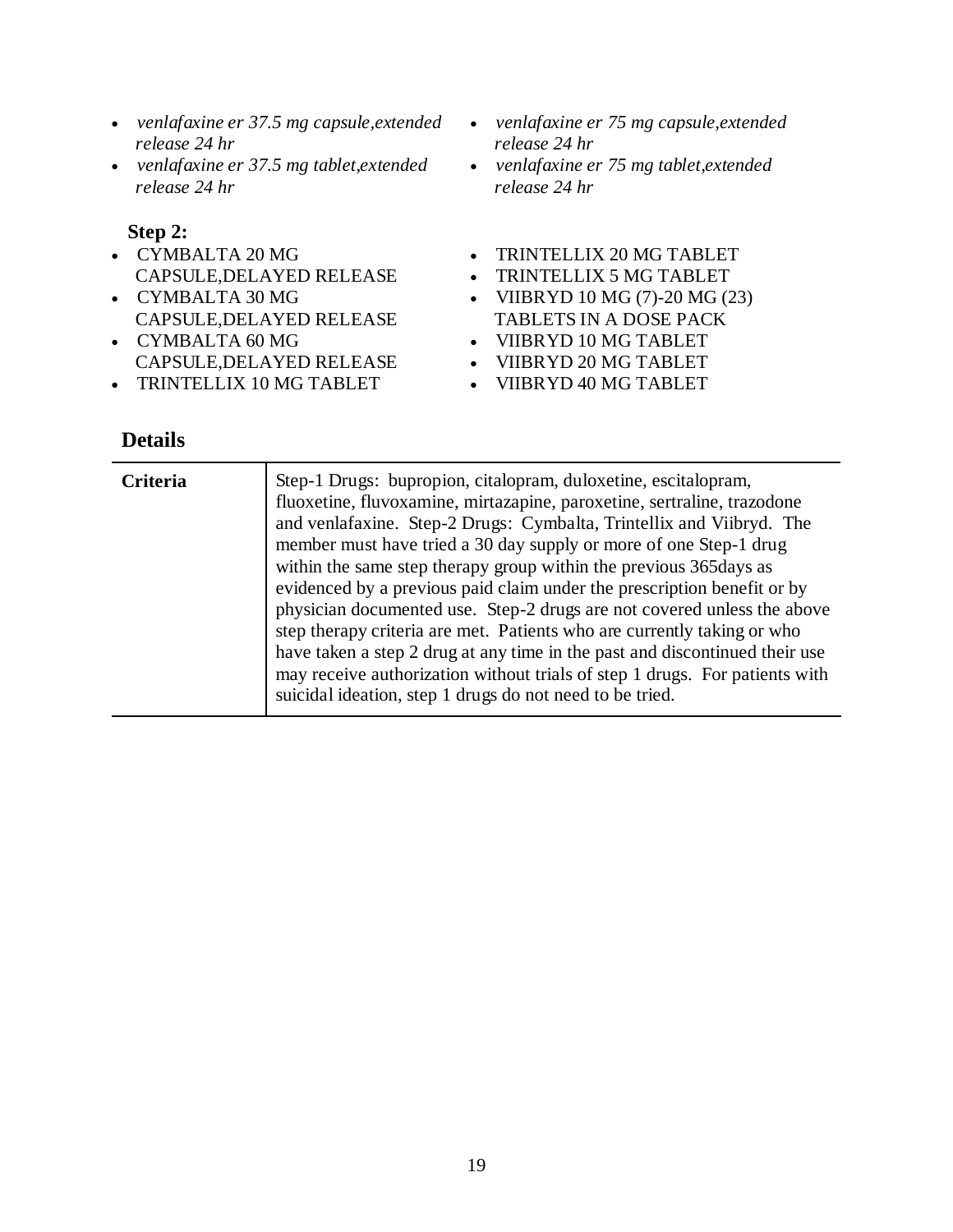# **TRIPTAN PDP EGWP ENHANCED**

#### **Products Affected Step 1:**

- *naratriptan 1 mg tablet*
- *naratriptan 2.5 mg tablet*
- *rizatriptan 10 mg disintegrating tablet*
- *rizatriptan 10 mg tablet*
- *rizatriptan 5 mg disintegrating tablet*
- *rizatriptan 5 mg tablet*
- *sumatriptan 100 mg tablet*
- *sumatriptan 20 mg/actuation nasal spray*
- *sumatriptan 25 mg tablet*
- *sumatriptan 4 mg/0.5 ml subcutaneous cartridge (refill)*
- *sumatriptan 4 mg/0.5 ml subcutaneous pen injector*
- *sumatriptan 5 mg/actuation nasal spray*
- *sumatriptan 50 mg tablet*
- *sumatriptan 6 mg/0.5 ml subcutaneous cartridge (refill)*
- *sumatriptan 6 mg/0.5 ml subcutaneous pen injector*
- *sumatriptan 6 mg/0.5 ml subcutaneous solution*
- *sumatriptan 6 mg/0.5 ml subcutaneous syringe*

#### **Step 2:**

- *almotriptan malate 12.5 mg tablet*
- *almotriptan malate 6.25 mg tablet*
- *eletriptan 20 mg tablet*

- *eletriptan 40 mg tablet*
- FROVA 2.5 MG TABLET
- *frovatriptan 2.5 mg tablet*

| <b>Criteria</b> | Step-1 Drugs: naratriptan hcl, rizatriptan benzoate and sumatriptan.<br>Step-2 Drugs: almotriptan malate, eletriptan, frovatriptan and Frova. The<br>member must have tried a 14 day supply or more of at least one Step-1<br>drug within the same step therapy group within the previous 180 days as |
|-----------------|-------------------------------------------------------------------------------------------------------------------------------------------------------------------------------------------------------------------------------------------------------------------------------------------------------|
|                 | evidenced by a previous paid claim under the prescription benefit or by<br>physician documented use. Step-2 drugs are not covered unless the above<br>step therapy criteria are met.                                                                                                                  |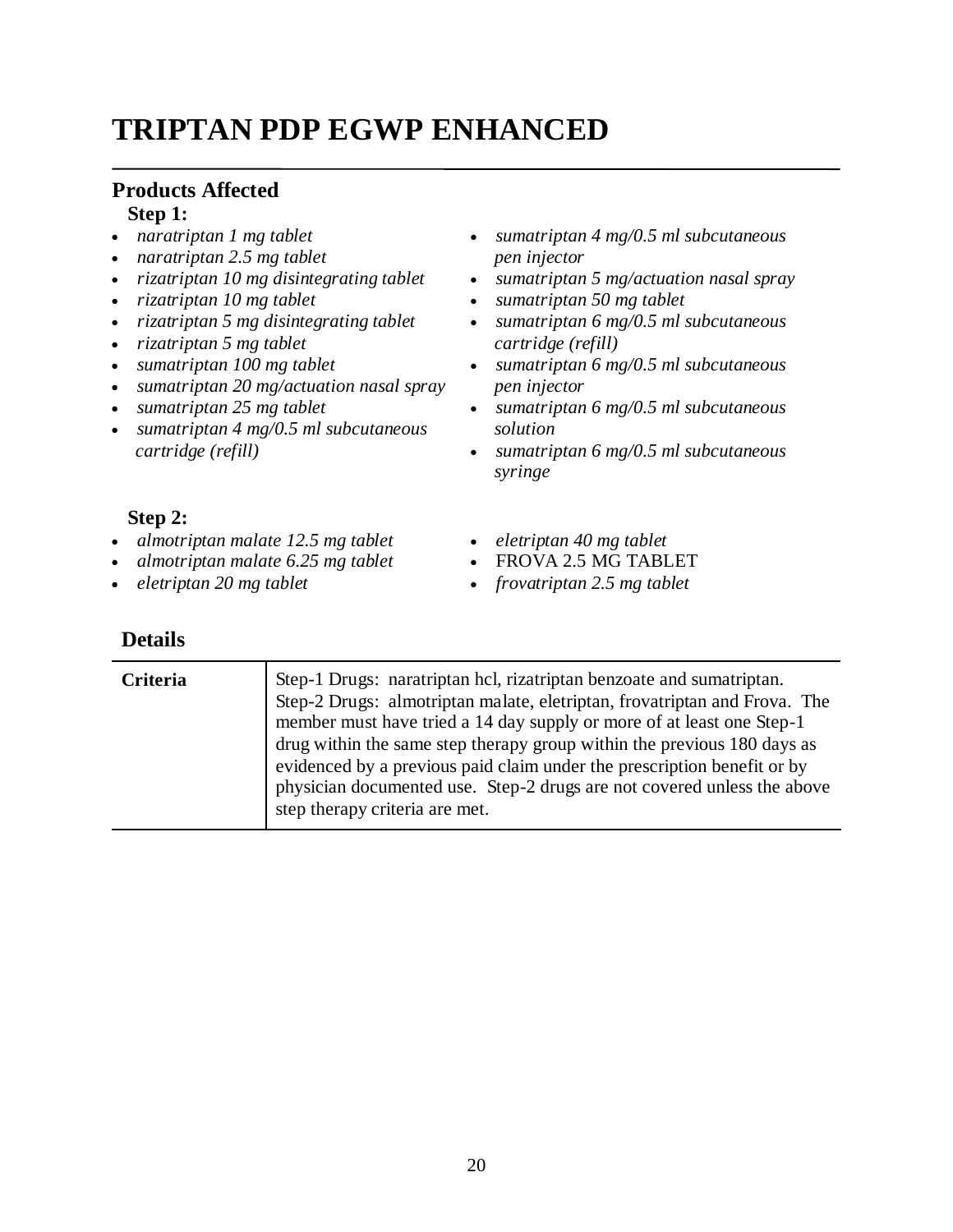# **ULORIC PDP EGWP ENHANCED**

## **Products Affected**

**Step 1:**<br>• *allopurinol 100 mg tablet* 

#### **Step 2:**

- *febuxostat 40 mg tablet*
- *febuxostat 80 mg tablet*
- *allopurinol 100 mg tablet allopurinol 300 mg tablet*
- ULORIC 40 MG TABLET
- ULORIC 80 MG TABLET

| Criteria | Step-1 Drug: allopurinol. Step-2 Drug: Uloric, febuxostat. The member<br>must have tried a 30 day supply or more of at least one Step-1 drug within<br>the same step therapy group within the previous 180 days as evidenced by<br>a previous paid claim under the prescription benefit or by physician<br>documented use. Step-2 drug is not covered unless the above step therapy<br>criteria are met. Authorization for febuxostat will be given if the patient<br>is receiving concomitant medications that have significant drug-drug<br>interactions with the Step 1 agent (allopurinol) which are not noted with<br>febuxostat tablets (e.g., cyclosporine, chlorpropamide). |
|----------|-------------------------------------------------------------------------------------------------------------------------------------------------------------------------------------------------------------------------------------------------------------------------------------------------------------------------------------------------------------------------------------------------------------------------------------------------------------------------------------------------------------------------------------------------------------------------------------------------------------------------------------------------------------------------------------|
|          |                                                                                                                                                                                                                                                                                                                                                                                                                                                                                                                                                                                                                                                                                     |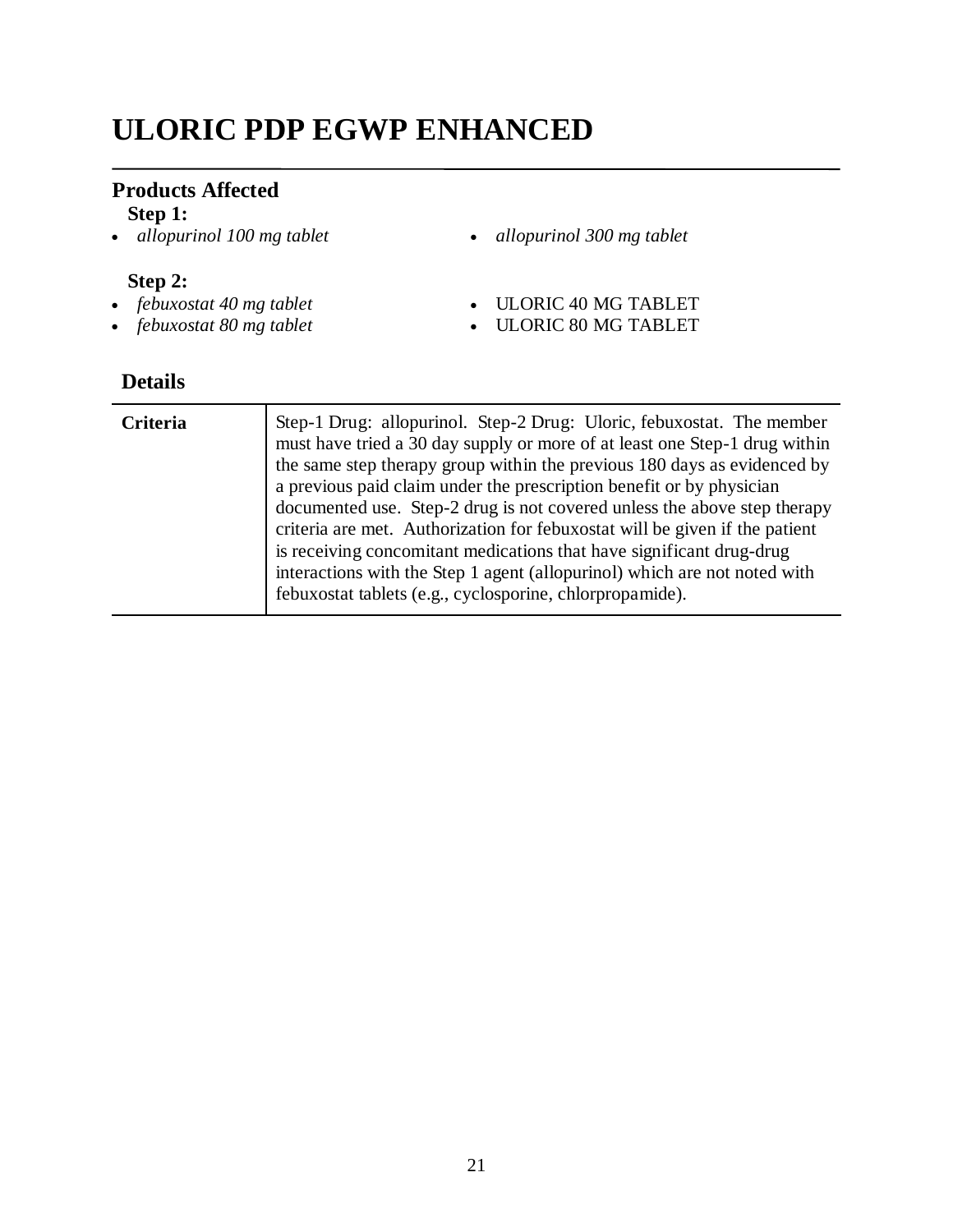# **XHANCE PDP EGWP ENHANCED**

### **Products Affected**

### **Step 1:**

 *fluticasone propionate 50 mcg/actuation nasal spray,suspension*

### **Step 2:**

• XHANCE 93 MCG/ACTUATION BREATH ACTIVATED AEROSOL

| <b>Criteria</b> | Step-1 Drugs: fluticasone propionate nasal spray. Step-2 Drugs: Xhance.<br>The member must have tried a 30 day supply or more of one Step-1 drugs<br>within the same step therapy group within the previous 180 days as<br>evidenced by a previous paid claim under the prescription benefit or by<br>physician documented use. Step-2 drug is not covered unless the above<br>step therapy criteria are met. |
|-----------------|---------------------------------------------------------------------------------------------------------------------------------------------------------------------------------------------------------------------------------------------------------------------------------------------------------------------------------------------------------------------------------------------------------------|
|-----------------|---------------------------------------------------------------------------------------------------------------------------------------------------------------------------------------------------------------------------------------------------------------------------------------------------------------------------------------------------------------------------------------------------------------|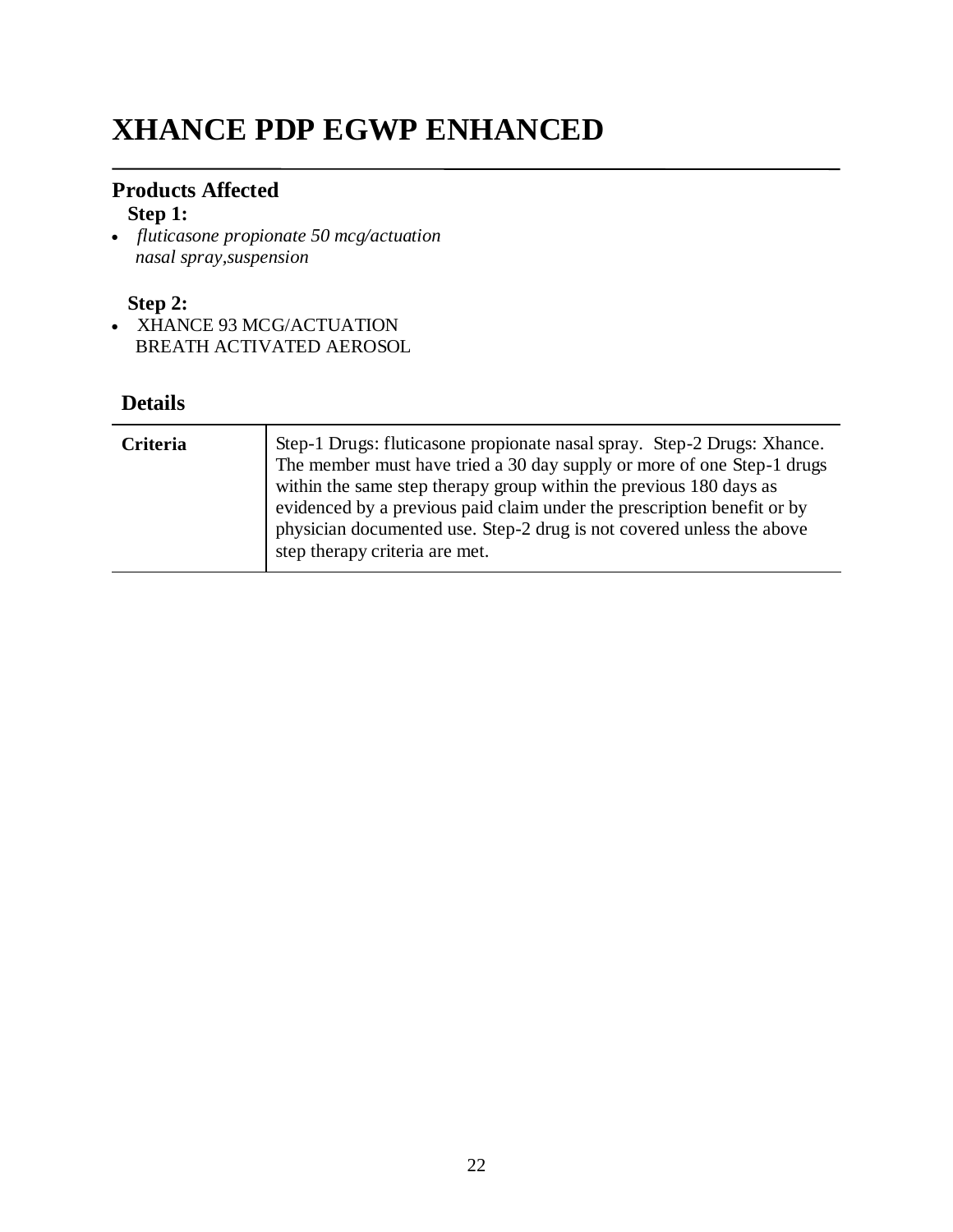**Index**

### **A**

| <b>ADVAIR DISKUS 100 MCG-50</b>          |
|------------------------------------------|
| <b>MCG/DOSE POWDER FOR</b>               |
|                                          |
| ADVAIR DISKUS 250 MCG-50                 |
| <b>MCG/DOSE POWDER FOR</b>               |
|                                          |
| <b>ADVAIR DISKUS 500 MCG-50</b>          |
| <b>MCG/DOSE POWDER FOR</b>               |
|                                          |
| ADVAIR HFA 115 MCG-21                    |
| MCG/ACTUATION AEROSOL                    |
|                                          |
| ADVAIR HFA 230 MCG-21                    |
| MCG/ACTUATION AEROSOL                    |
|                                          |
| <b>ADVAIR HFA 45 MCG-21</b>              |
| <b>MCG/ACTUATION AEROSOL</b>             |
|                                          |
|                                          |
|                                          |
|                                          |
| alendronate 70 mg/75 ml oral solution  6 |
|                                          |
|                                          |
| almotriptan malate 12.5 mg tablet  20    |
| almotriptan malate 6.25 mg tablet  20    |
| ALPHAGAN P 0.1 % EYE DROPS  10           |
| ANORO ELLIPTA 62.5 MCG-25                |
| <b>MCG/ACTUATION POWDER FOR</b>          |
|                                          |
| <b>ARNUITY ELLIPTA 100</b>               |
| MCG/ACTUATION POWDER FOR                 |
| <b>ARNUITY ELLIPTA 200</b>               |
| <b>MCG/ACTUATION POWDER FOR</b>          |
|                                          |
| <b>ARNUITY ELLIPTA 50</b>                |
| <b>MCG/ACTUATION POWDER FOR</b>          |
|                                          |
| <b>ASMANEX HFA 100 MCG/ACTUATION</b>     |
| AEROSOL INHALER 4, 5                     |
| <b>ASMANEX HFA 200 MCG/ACTUATION</b>     |
| AEROSOL INHALER 4, 5                     |
|                                          |

| ASMANEX HFA 50 MCG/ACTUATION                                                      |
|-----------------------------------------------------------------------------------|
| AEROSOL INHALER 4, 5                                                              |
| <b>ASMANEX TWISTHALER 110</b>                                                     |
| MCG/ACTUATION(30 DOSES)                                                           |
| <b>BREATH ACTIVATED INHALR 4, 5</b>                                               |
| <b>ASMANEX TWISTHALER 220</b>                                                     |
| MCG/ACTUATION(120 DOSES)                                                          |
| <b>BREATH ACTIVATED INHLR  4, 5</b>                                               |
| <b>ASMANEX TWISTHALER 220</b>                                                     |
| MCG/ACTUATION(14 DOSES)                                                           |
| <b>BREATH ACTIVATED INHALR 4, 5</b>                                               |
| <b>ASMANEX TWISTHALER 220</b>                                                     |
| MCG/ACTUATION(30 DOSES)                                                           |
| <b>BREATH ACTIVATED INHALR 4, 5</b>                                               |
| <b>ASMANEX TWISTHALER 220</b>                                                     |
| MCG/ACTUATION(60 DOSES)                                                           |
| BREATH ACTIVATED INHALR 4, 5                                                      |
|                                                                                   |
|                                                                                   |
|                                                                                   |
|                                                                                   |
| B                                                                                 |
| balsalazide 750 mg capsule 8                                                      |
|                                                                                   |
| BREO ELLIPTA 100 MCG-25                                                           |
| <b>MCG/DOSE POWDER FOR</b>                                                        |
|                                                                                   |
|                                                                                   |
| BREO ELLIPTA 200 MCG-25                                                           |
| <b>MCG/DOSE POWDER FOR</b>                                                        |
|                                                                                   |
|                                                                                   |
| brimonidine 0.15 % eye drops  10<br>brimonidine 0.2 % eye drops  10               |
|                                                                                   |
| bupropion hcl 100 mg tablet  1, 2, 18, 19                                         |
| bupropion hcl 150 mg tablet, 12 hr sustained-                                     |
| release(smoking deterrent) 1, 2, 18, 19                                           |
| bupropion hcl 75 mg tablet  1, 2, 18, 19<br>bupropion hcl sr 100 mg tablet, 12 hr |
|                                                                                   |
| sustained-release  1, 2, 18, 19                                                   |
| bupropion hcl sr 150 mg tablet, 12 hr                                             |
| sustained-release  1, 2, 18, 19                                                   |
| bupropion hcl sr 200 mg tablet, 12 hr                                             |
| bupropion hcl xl 150 mg 24 hr tablet,                                             |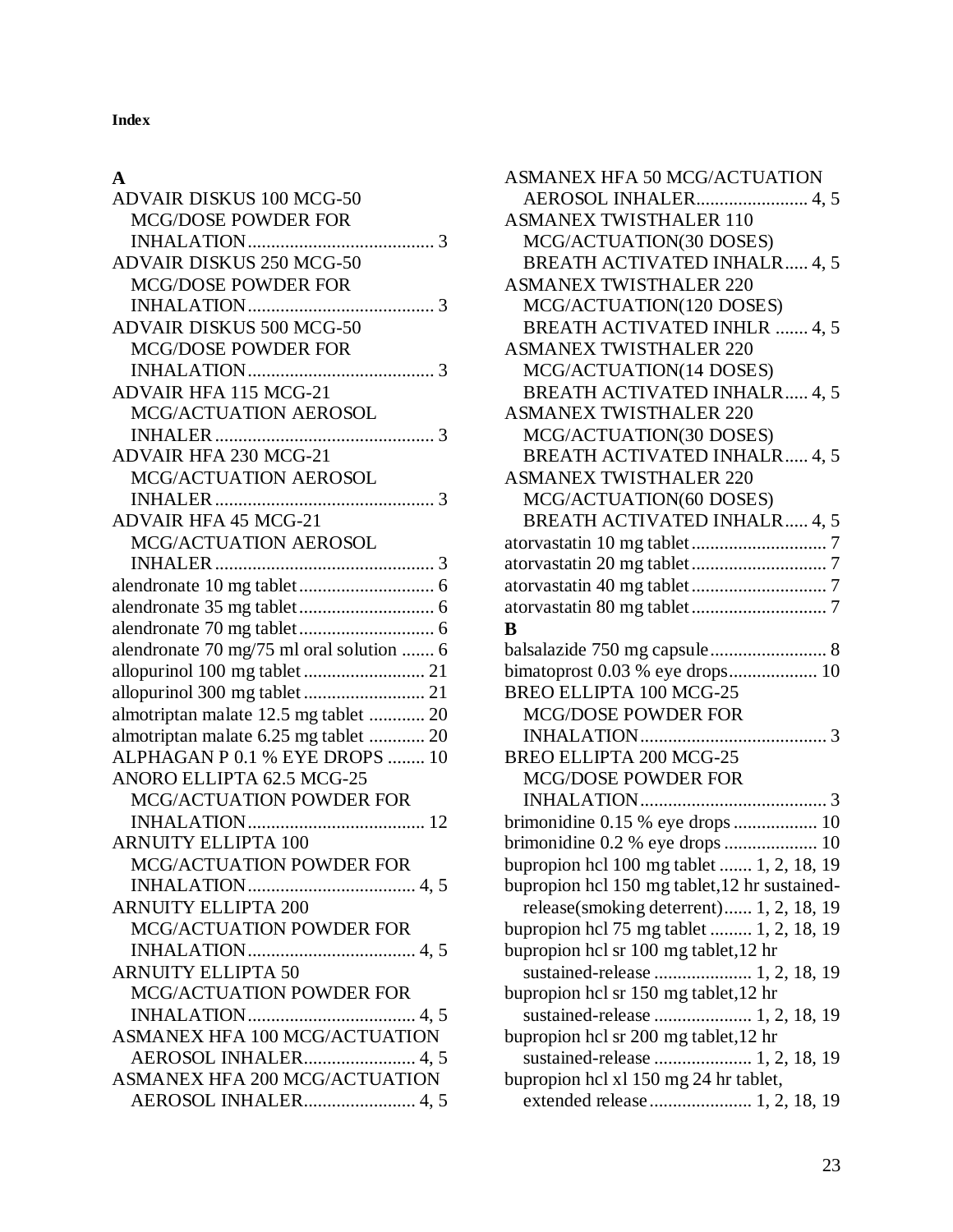| bupropion hcl xl 300 mg 24 hr tablet,         |
|-----------------------------------------------|
|                                               |
| C                                             |
| carbidopa 10 mg-levodopa 100 mg               |
|                                               |
| carbidopa 10 mg-levodopa 100 mg tablet. 17    |
| carbidopa 12.5 mg-levodopa 50 mg-             |
|                                               |
| carbidopa 18.75 mg-levodopa 75 mg-            |
| entacapone 200 mg tablet 17                   |
| carbidopa 25 mg-levodopa 100 mg               |
|                                               |
| carbidopa 25 mg-levodopa 100 mg tablet. 17    |
| carbidopa 25 mg-levodopa 100 mg-              |
| entacapone 200 mg tablet 17                   |
| carbidopa 25 mg-levodopa 250 mg               |
|                                               |
| carbidopa 25 mg-levodopa 250 mg tablet. 17    |
| carbidopa 31.25 mg-levodopa 125 mg-           |
|                                               |
| carbidopa 37.5 mg-levodopa 150 mg-            |
|                                               |
| carbidopa 50 mg-levodopa 200 mg-              |
| entacapone 200 mg tablet 17                   |
| carbidopa er 25 mg-levodopa 100 mg            |
| tablet, extended release 17                   |
| carbidopa er 50 mg-levodopa 200 mg            |
|                                               |
|                                               |
| citalopram 10 mg tablet  1, 2, 18, 19         |
| citalopram 10 mg/5 ml oral solution 1, 2, 18, |
| 19                                            |
| citalopram 20 mg tablet  1, 2, 18, 19         |
| citalopram 40 mg tablet  1, 2, 18, 19         |
| COMBIGAN 0.2 %-0.5 % EYE DROPS. 10            |
| CREON 12,000-38,000-60,000 UNIT               |
| CAPSULE, DELAYED RELEASE 15, 16               |
| CREON 24,000-76,000-120,000 UNIT              |
| CAPSULE, DELAYED RELEASE 15, 16               |
| CREON 3,000 UNIT-9,500 UNIT-15,000            |
| UNIT CAPSULE, DELAYED RELEASE                 |
|                                               |
| CREON 36,000 UNIT-114,000 UNIT-               |
| 180,000 UNIT CAPSULE, DELAYED                 |
|                                               |
|                                               |

| CREON 6,000-19,000-30,000 UNIT                              |
|-------------------------------------------------------------|
| CAPSULE, DELAYED RELEASE 15, 16                             |
| CRESTOR 10 MG TABLET7                                       |
|                                                             |
| CRESTOR 40 MG TABLET7                                       |
|                                                             |
| <b>CYMBALTA 20 MG</b>                                       |
| CAPSULE, DELAYED RELEASE  19                                |
| <b>CYMBALTA 30 MG</b>                                       |
| CAPSULE, DELAYED RELEASE  19                                |
| <b>CYMBALTA 60 MG</b>                                       |
| CAPSULE, DELAYED RELEASE  19                                |
| D                                                           |
| DIPENTUM 250 MG CAPSULE 8                                   |
| dorzolamide 2 % eye drops 10                                |
| dorzolamide 22.3 mg-timolol 6.8 mg/ml eye                   |
|                                                             |
| dorzolamide-timolol (pf) 2 %-0.5 % eye                      |
|                                                             |
| DULERA 100 MCG-5 MCG/ACTUATION                              |
| HFA AEROSOL INHALER 3                                       |
| DULERA 200 MCG-5 MCG/ACTUATION                              |
| HFA AEROSOL INHALER 3                                       |
| DULERA 50 MCG-5 MCG/ACTUATION                               |
| HFA AEROSOL INHALER 3                                       |
| duloxetine 20 mg capsule, delayed release . 1,<br>2, 18, 19 |
| duloxetine 30 mg capsule, delayed release. 1,               |
| 2, 18, 19                                                   |
| duloxetine 40 mg capsule, delayed release. 1,               |
| 2, 18, 19                                                   |
| duloxetine 60 mg capsule, delayed release. 1,               |
| 2, 18, 19                                                   |
| E                                                           |
|                                                             |
|                                                             |
| escitalopram 10 mg tablet  1, 2, 18, 19                     |
| escitalopram 20 mg tablet  1, 2, 18, 19                     |
| escitalopram 5 mg tablet  1, 2, 18, 19                      |
| escitalopram 5 mg/5 ml oral solution 1, 2, 18,              |
| 19                                                          |
| F                                                           |
|                                                             |
|                                                             |
| FETZIMA 120 MG                                              |

CAPSULE,EXTENDED RELEASE ...... 2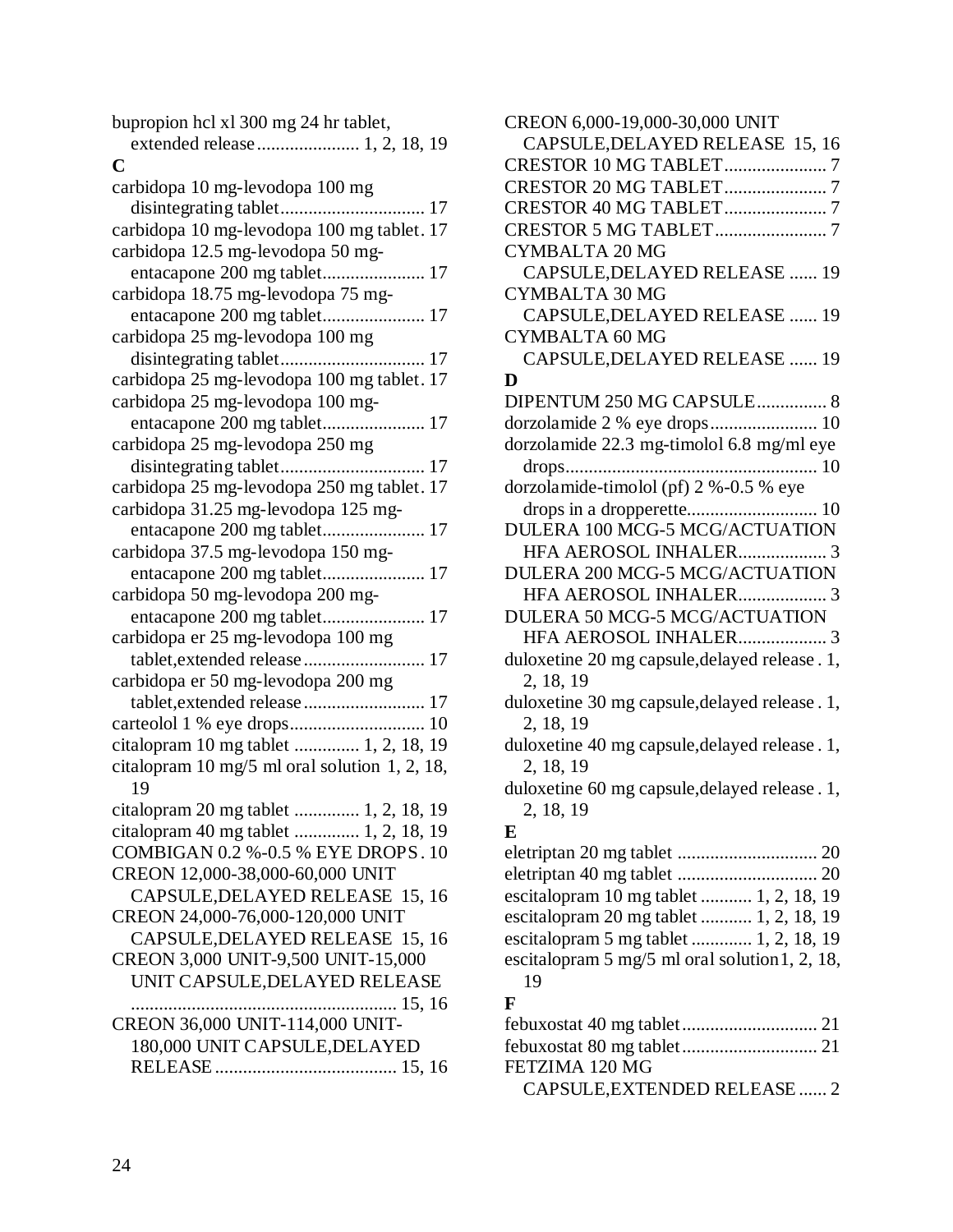| FETZIMA 20 MG (2)-40 MG (26)                  |
|-----------------------------------------------|
| CAPSULE, EXTENDED RELEASE, 24                 |
|                                               |
| FETZIMA 20 MG CAPSULE, EXTENDED               |
|                                               |
| FETZIMA 40 MG CAPSULE, EXTENDED               |
|                                               |
| FETZIMA 80 MG CAPSULE, EXTENDED               |
|                                               |
| <b>FLOVENT DISKUS 100</b>                     |
| MCG/ACTUATION POWDER FOR                      |
|                                               |
| <b>FLOVENT DISKUS 250</b>                     |
| MCG/ACTUATION POWDER FOR                      |
|                                               |
| <b>FLOVENT DISKUS 50</b>                      |
| MCG/ACTUATION POWDER FOR                      |
|                                               |
| FLOVENT HFA 110 MCG/ACTUATION                 |
| AEROSOL INHALER 4,5                           |
| FLOVENT HFA 220 MCG/ACTUATION                 |
| AEROSOL INHALER 4, 5                          |
| FLOVENT HFA 44 MCG/ACTUATION                  |
| AEROSOL INHALER 4, 5                          |
| FLUOROURACIL 0.5 % TOPICAL                    |
| CREAM                                         |
| fluorouracil 2 % topical solution 14          |
| fluorouracil 5 % topical cream 14             |
| fluorouracil 5 % topical solution 14          |
| fluoxetine (pmdd) 10 mg tablet 1, 2, 18, 19   |
| fluoxetine (pmdd) $20$ mg tablet 1, 2, 18, 19 |
| fluoxetine 10 mg capsule  1, 2, 18, 19        |
| fluoxetine 10 mg tablet  1, 2, 18, 19         |
| fluoxetine 20 mg capsule  1, 2, 18, 19        |
| fluoxetine 20 mg tablet  1, 2, 18, 19         |
| fluoxetine 20 mg/5 ml (4 mg/ml) oral          |
|                                               |
| fluoxetine 40 mg capsule  1, 2, 18, 19        |
| fluoxetine 60 mg tablet  1, 2, 18, 19         |
| fluoxetine 90 mg capsule, delayed release 1,  |
| 2, 18, 19                                     |
| fluticasone 100 mcg-salmeterol 50 mcg/dose    |
|                                               |
| fluticasone 250 mcg-salmeterol 50 mcg/dose    |
|                                               |

| fluticasone 500 mcg-salmeterol 50 mcg/dose    |
|-----------------------------------------------|
|                                               |
| fluticasone propionate 50 mcg/actuation       |
| nasal spray, suspension  22                   |
|                                               |
|                                               |
| fluvastatin er 80 mg tablet, extended release |
|                                               |
| fluvoxamine 100 mg tablet  1, 2, 18, 19       |
| fluvoxamine 25 mg tablet  1, 2, 18, 19        |
| fluvoxamine 50 mg tablet  1, 2, 18, 19        |
| fluvoxamine er 100 mg capsule, extended       |
|                                               |
| fluvoxamine er 150 mg capsule, extended       |
|                                               |
| release 24 hr  1, 2, 18, 19                   |
| FOSAMAX PLUS D 70 MG-2,800 UNIT               |
|                                               |
| FOSAMAX PLUS D 70 MG-5,600 UNIT               |
|                                               |
| FROVA 2.5 MG TABLET  20                       |
|                                               |
| G                                             |
| GLUMETZA 1,000 MG                             |
| TABLET, EXTENDED RELEASE  11                  |
| <b>GLUMETZA 500 MG</b>                        |
| TABLET, EXTENDED RELEASE  11                  |
| T                                             |
|                                               |
| IMIQUIMOD 3.75 % TOPICAL CREAM                |
|                                               |
| imiquimod 3.75 % topical cream packet 14      |
| imiquimod 5 % topical cream packet 14         |
| <b>INCRUSE ELLIPTA 62.5</b>                   |
| <b>MCG/ACTUATION POWDER FOR</b>               |
|                                               |
| .T                                            |
| JANUMET 50 MG-1,000 MG TABLET  9              |
| JANUMET 50 MG-500 MG TABLET  9                |
| JANUMET XR 100 MG-1,000 MG                    |
| TABLET, EXTENDED RELEASE  9                   |
| JANUMET XR 50 MG-1,000 MG                     |
| TABLET, EXTENDED RELEASE  9                   |
| JANUMET XR 50 MG-500 MG                       |
| TABLET, EXTENDED RELEASE  9                   |
| JANUVIA 100 MG TABLET  9                      |
| JANUVIA 25 MG TABLET  9                       |
|                                               |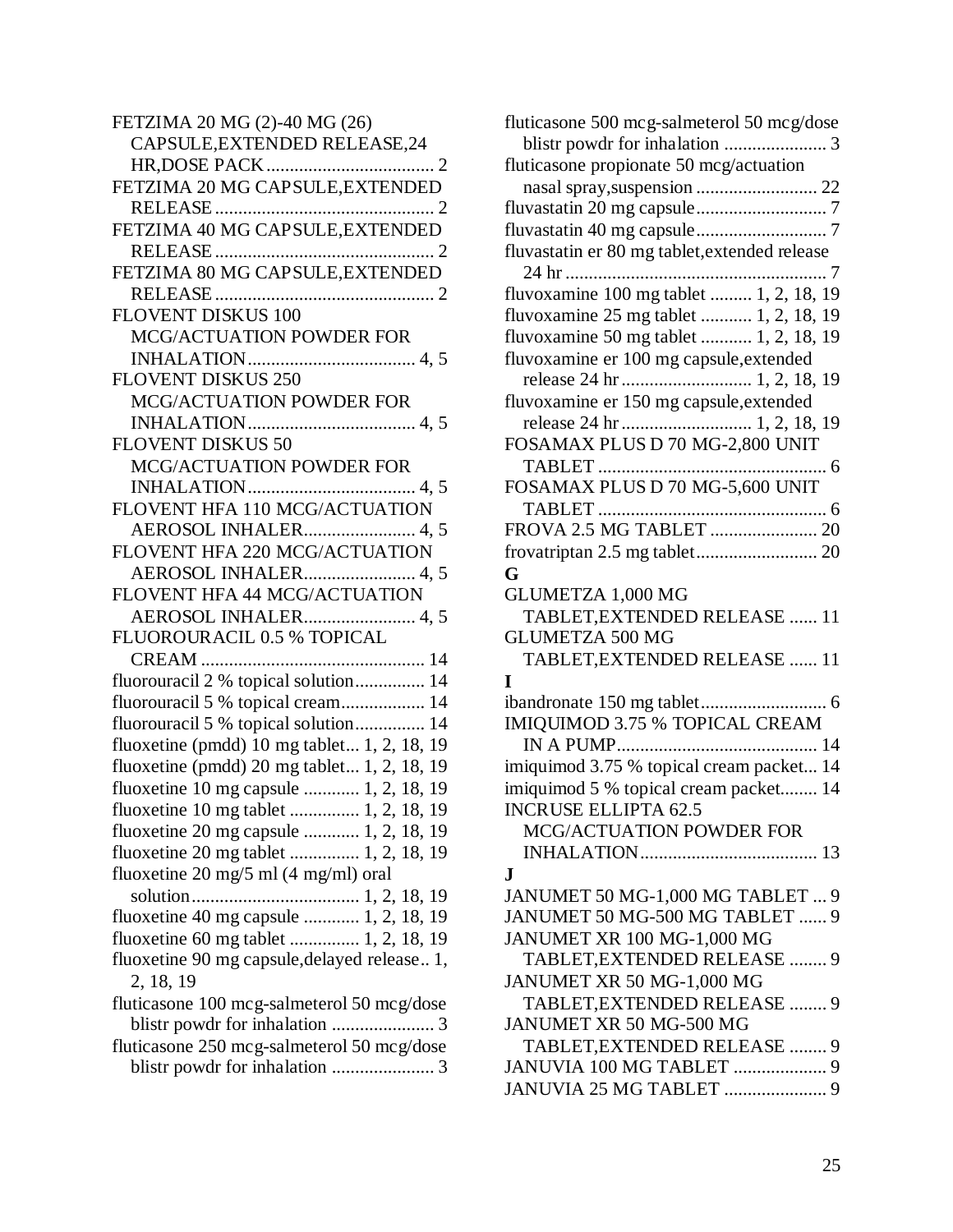| JENTADUETO 2.5 MG-1,000 MG                      |
|-------------------------------------------------|
| . 9                                             |
| JENTADUETO 2.5 MG-500 MG TABLET                 |
| JENTADUETO 2.5 MG-850 MG TABLET                 |
| . 9                                             |
| JENTADUETO XR 2.5 MG-1,000 MG                   |
| TABLET, EXTENDED RELEASE<br>9                   |
| JENTADUETO XR 5 MG-1,000 MG                     |
| TABLET, EXTENDED RELEASE  9                     |
| K                                               |
| KLISYRI 1 % TOPICAL OINTMENT IN<br>PACKET<br>14 |
| KOMBIGLYZE XR 2.5 MG-1,000 MG                   |
| TABLET, EXTENDED RELEASE<br>9                   |
| KOMBIGLYZE XR 5 MG-1,000 MG                     |
| TABLET, EXTENDED RELEASE  9                     |
| KOMBIGLYZE XR 5 MG-500 MG                       |
| TABLET, EXTENDED RELEASE  9                     |
| T.                                              |
| latanoprost 0.005 % eye drops 10                |
| levobunolol 0.5 % eye drops 10                  |
|                                                 |
|                                                 |
|                                                 |
| LUMIGAN 0.01 % EYE DROPS 10                     |
| M                                               |
| mesalamine 1.2 gram tablet, delayed release8    |
| mesalamine 400 mg capsule (with delayed         |
|                                                 |
| mesalamine 800 mg tablet, delayed release. 8    |
| mesalamine er 0.375 gram capsule, extended      |
|                                                 |
| metformin er 1,000 mg 24 hr tablet, extended    |
|                                                 |
| metformin er 1,000 mg tablet, extended          |
|                                                 |
| metformin er 500 mg 24 hr tablet, extended      |
|                                                 |
| metformin er 500 mg tablet, extended release    |
|                                                 |
| metformin er 500 mg tablet, extended release    |
|                                                 |
| metformin er 750 mg tablet, extended release    |
|                                                 |

| mirtazapine 15 mg disintegrating tablet. 1, 2,<br>18, 19 |
|----------------------------------------------------------|
| mirtazapine 15 mg tablet 1, 2, 18, 19                    |
| mirtazapine 30 mg disintegrating tablet. 1, 2,           |
| 18, 19                                                   |
| mirtazapine 30 mg tablet 1, 2, 18, 19                    |
| mirtazapine 45 mg disintegrating tablet. 1, 2,           |
| 18.19                                                    |
| mirtazapine 45 mg tablet 1, 2, 18, 19                    |
| mirtazapine 7.5 mg tablet 1, 2, 18, 19                   |
| N                                                        |
|                                                          |
|                                                          |
| O                                                        |
| ONGLYZA 2.5 MG TABLET  9                                 |
|                                                          |
| $\mathbf{P}$                                             |
| PANCREAZE 10,500 UNIT-35,500 UNIT-                       |
| 61,500 UNIT CAPSULE, DELAYED                             |
|                                                          |
| PANCREAZE 16,800 UNIT-56,800 UNIT-                       |
| 98,400 UNIT CAPSULE, DELAYED                             |
|                                                          |
| PANCREAZE 2,600 UNIT-8,800 UNIT-                         |
| 15,200 UNIT CAPSULE, DELAYED                             |
|                                                          |
| PANCREAZE 21,000 UNIT-54,700 UNIT-                       |
| 83,900 UNIT CAPSULE, DELAYED                             |
|                                                          |
| PANCREAZE 37,000-97,300-149,900                          |
| UNIT CAPSULE, DELAYED RELEASE                            |
|                                                          |
| PANCREAZE 4,200 UNIT-14,200 UNIT                         |
| 24,600 UNIT CAPSULE, DELAYED                             |
|                                                          |
| paroxetine 10 mg tablet 1, 2, 18, 19                     |
| PAROXETINE 10 MG/5 ML ORAL                               |
|                                                          |
| paroxetine 20 mg tablet 1, 2, 18, 19                     |
| paroxetine 30 mg tablet 1, 2, 18, 19                     |
| paroxetine 40 mg tablet 1, 2, 18, 19                     |
| paroxetine er 12.5 mg tablet, extended                   |
|                                                          |
| paroxetine er 25 mg tablet, extended release             |
|                                                          |
|                                                          |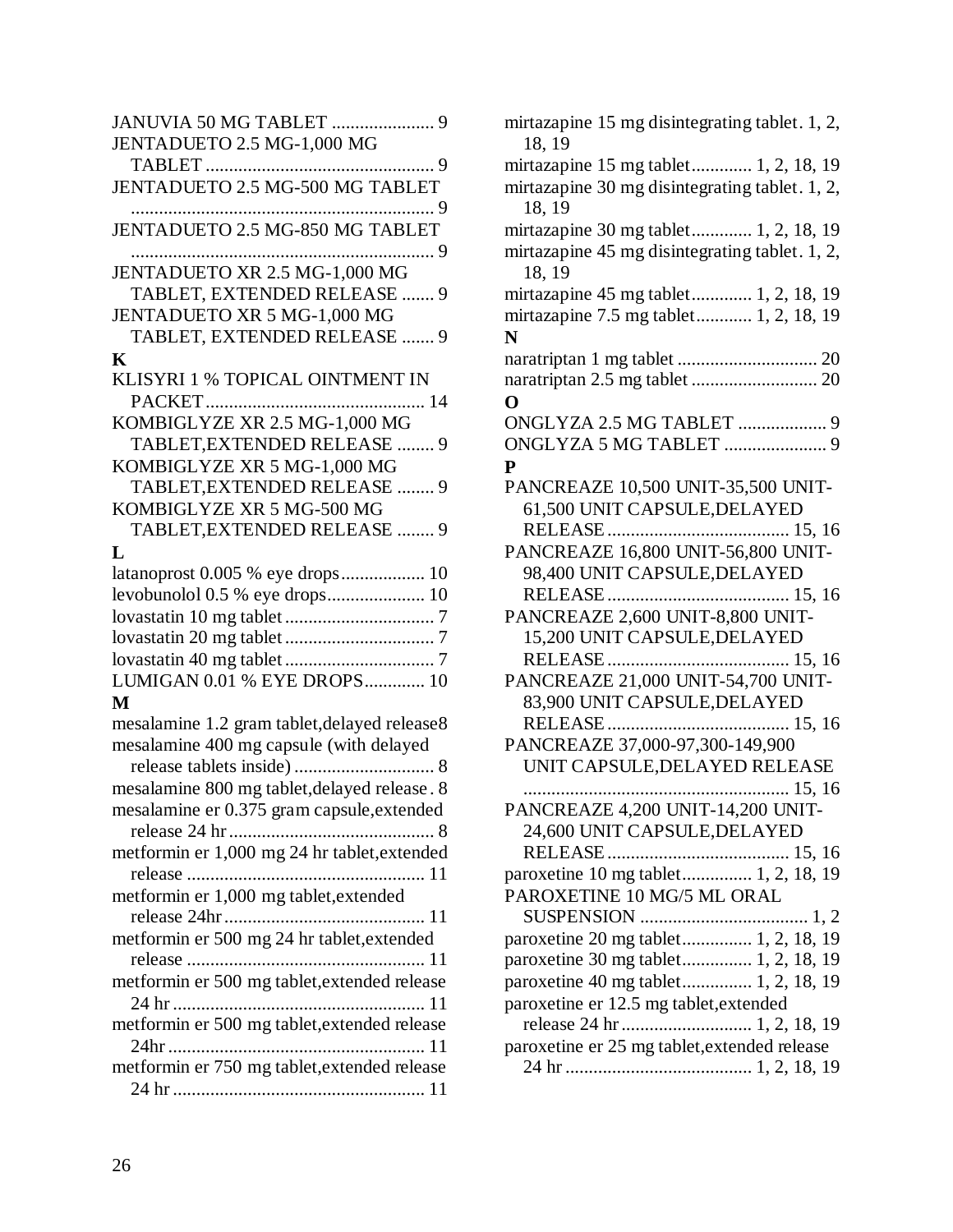| paroxetine er 37.5 mg tablet, extended |
|----------------------------------------|
|                                        |
| PAXIL 10 MG/5 ML ORAL SUSPENSION       |
|                                        |
| PENTASA 250 MG                         |
| CAPSULE, CONTROLLED RELEASE. 8         |
| PENTASA 500 MG                         |
| CAPSULE, CONTROLLED RELEASE. 8         |
|                                        |
| PERTZYE 16,000 UNIT-57,500 UNIT-       |
| 60,500 UNIT CAPSULE, DELAYED           |
|                                        |
| PERTZYE 24,000-86,250-90,750 UNIT      |
| CAPSULE, DELAYED RELEASE 15, 16        |
| PERTZYE 4,000 UNIT-14,375 UNIT-        |
| 15,125 UNIT CAPSULE, DELAYED           |
|                                        |
| PERTZYE 8,000 UNIT-28,750 UNIT-        |
| 30,250 UNIT CAPSULE, DELAYED           |
|                                        |
|                                        |
| pilocarpine 2 % eye drops 10           |
| pilocarpine 4 % eye drops 10           |
|                                        |
|                                        |
|                                        |
|                                        |
| PULMICORT FLEXHALER 180                |
| MCG/ACTUATION BREATH                   |
|                                        |
| PULMICORT FLEXHALER 90                 |
| MCG/ACTUATION BREATH                   |
|                                        |
|                                        |
| <b>QVAR REDIHALER 40</b>               |
| <b>MCG/ACTUATION HFA BREATH</b>        |
| ACTIVATED AEROSOL  4, 5                |
| <b>QVAR REDIHALER 80</b>               |
| MCG/ACTUATION HFA BREATH               |
|                                        |
| ACTIVATED AEROSOL  4, 5                |
| R                                      |
| RHOPRESSA 0.02 % EYE DROPS  10         |
|                                        |
|                                        |
|                                        |
|                                        |
| risedronate 35 mg tablet (4 pack) 6    |

| risedronate 35 mg tablet, delayed release  6   |
|------------------------------------------------|
|                                                |
| rizatriptan 10 mg disintegrating tablet  20    |
|                                                |
| rizatriptan 5 mg disintegrating tablet  20     |
|                                                |
| ROCKLATAN 0.02 %-0.005 % EYE                   |
|                                                |
|                                                |
|                                                |
|                                                |
|                                                |
| RYTARY 23.75 MG-95 MG                          |
| CAPSULE, EXTENDED RELEASE  17                  |
| RYTARY 36.25 MG-145 MG                         |
| CAPSULE, EXTENDED RELEASE 17                   |
| RYTARY 48.75 MG-195 MG                         |
| CAPSULE, EXTENDED RELEASE 17                   |
| RYTARY 61.25 MG-245 MG                         |
| CAPSULE, EXTENDED RELEASE  17                  |
| S                                              |
| sertraline 100 mg tablet 1, 2, 18, 19          |
| sertraline 20 mg/ml oral concentrate 1, 2, 18, |
| 19                                             |
| sertraline 25 mg tablet 1, 2, 18, 19           |
| sertraline 50 mg tablet 1, 2, 18, 19           |
|                                                |
|                                                |
|                                                |
|                                                |
|                                                |
| SPIRIVA RESPIMAT 1.25                          |
| MCG/ACTUATION SOLUTION FOR                     |
|                                                |
| SPIRIVA RESPIMAT 2.5                           |
| MCG/ACTUATION SOLUTION FOR                     |
|                                                |
| SPIRIVA WITH HANDIHALER 18 MCG                 |
| AND INHALATION CAPSULES 13                     |
| STIOLTO RESPIMAT 2.5 MCG-2.5                   |
| MCG/ACTUATION SOLUTION FOR                     |
|                                                |
| sulfasalazine 500 mg tablet 8                  |
| sulfasalazine 500 mg tablet, delayed release 8 |
| sumatriptan 100 mg tablet 20                   |
| sumatriptan 20 mg/actuation nasal spray 20     |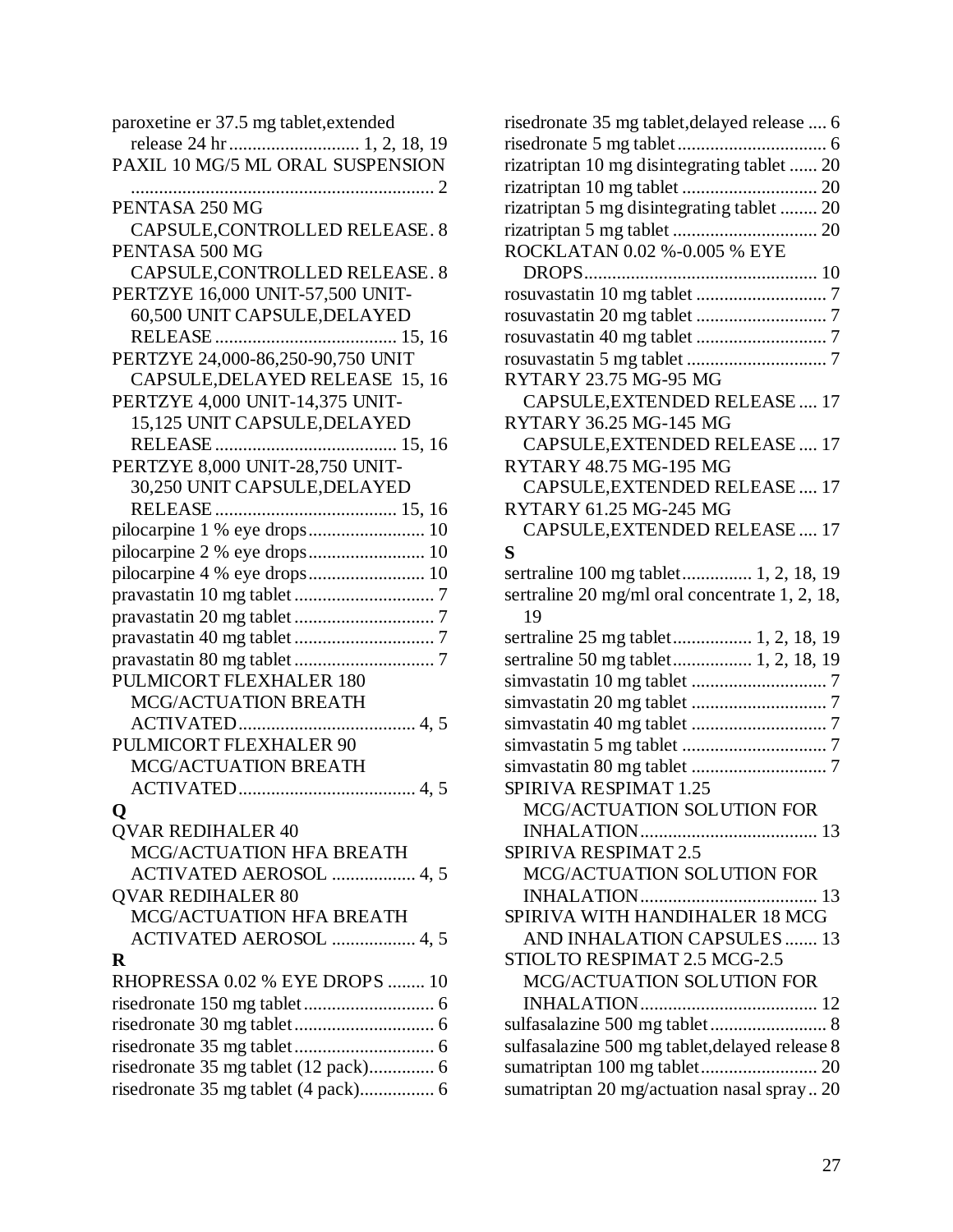| sumatriptan $4 \text{ mg}/0.5 \text{ ml}$ subcutaneous |
|--------------------------------------------------------|
|                                                        |
| sumatriptan 4 mg/0.5 ml subcutaneous pen               |
|                                                        |
| sumatriptan 5 mg/actuation nasal spray 20              |
|                                                        |
| sumatriptan $6 \text{ mg}/0.5 \text{ ml}$ subcutaneous |
|                                                        |
| sumatriptan 6 mg/0.5 ml subcutaneous pen               |
|                                                        |
| sumatriptan 6 mg/0.5 ml subcutaneous                   |
|                                                        |
| sumatriptan 6 mg/0.5 ml subcutaneous                   |
|                                                        |
| T                                                      |
| timolol maleate 0.25 % eye drops 10                    |
| timolol maleate 0.25 % eye gel forming                 |
|                                                        |
| timolol maleate 0.5 % eye drops 10                     |
| timolol maleate 0.5 % eye gel forming                  |
|                                                        |
| timolol maleate 0.5 % once daily eye drops             |
|                                                        |
|                                                        |
| TRADJENTA 5 MG TABLET 9                                |
| TRAVATAN Z 0.004 % EYE DROPS  10                       |
| travoprost 0.004 % eye drops 10                        |
| trazodone 100 mg tablet  1, 2, 18, 19                  |
| trazodone 150 mg tablet  1, 2, 18, 19                  |
| trazodone 300 mg tablet  1, 2, 18, 19                  |
| trazodone 50 mg tablet 1, 2, 18, 19                    |
| TRINTELLIX 10 MG TABLET  19                            |
| TRINTELLIX 20 MG TABLET  19                            |
| TRINTELLIX 5 MG TABLET  19                             |
| U                                                      |
|                                                        |
| ULORIC 80 MG TABLET 21                                 |
| $\mathbf{V}$                                           |
| venlafaxine 100 mg tablet 1, 2, 18, 19                 |
| venlafaxine 25 mg tablet  1, 2, 18, 19                 |
| venlafaxine 37.5 mg tablet 1, 2, 18, 19                |
| venlafaxine 50 mg tablet 1, 2, 18, 19                  |
| venlafaxine 75 mg tablet 1, 2, 18, 19                  |
| venlafaxine er 150 mg capsule, extended                |

| venlafaxine er 150 mg tablet, extended        |
|-----------------------------------------------|
|                                               |
| venlafaxine er 225 mg tablet, extended        |
|                                               |
|                                               |
|                                               |
| venlafaxine er 37.5 mg tablet, extended       |
|                                               |
| venlafaxine er 75 mg capsule, extended        |
|                                               |
| venlafaxine er 75 mg tablet, extended release |
|                                               |
| VIIBRYD 10 MG (7)-20 MG (23)                  |
| TABLETS IN A DOSE PACK 19                     |
| VIIBRYD 10 MG TABLET  19                      |
| VIIBRYD 20 MG TABLET  19                      |
| VIIBRYD 40 MG TABLET  19                      |
| W                                             |
| wixela inhub 100 mcg-50 mcg/dose powder       |
|                                               |
| wixela inhub 250 mcg-50 mcg/dose powder       |
|                                               |
| wixela inhub 500 mcg-50 mcg/dose powder       |
|                                               |
| $\mathbf X$                                   |
| XHANCE 93 MCG/ACTUATION                       |
| <b>BREATH ACTIVATED AEROSOL  22</b>           |
| Z                                             |
| ZENPEP 10,000 UNIT-32,000 UNIT-               |
| 42,000 UNIT CAPSULE, DELAYED                  |
|                                               |
| ZENPEP 15,000 UNIT-47,000 UNIT-               |
| 63,000 UNIT CAPSULE, DELAYED                  |
|                                               |
| ZENPEP 20,000 UNIT-63,000 UNIT-               |
| 84,000 UNIT CAPSULE, DELAYED                  |
|                                               |
| ZENPEP 25,000 UNIT-79,000 UNIT-               |
| 105,000 UNIT CAPSULE, DELAYED                 |
|                                               |
|                                               |
|                                               |
| ZENPEP 3,000 UNIT-10,000 UNIT-14,000          |
| UNIT CAPSULE, DELAYED RELEASE                 |
|                                               |
| ZENPEP 40,000 UNIT-126,000 UNIT-              |
| 168,000 UNIT CAPSULE, DELAYED                 |